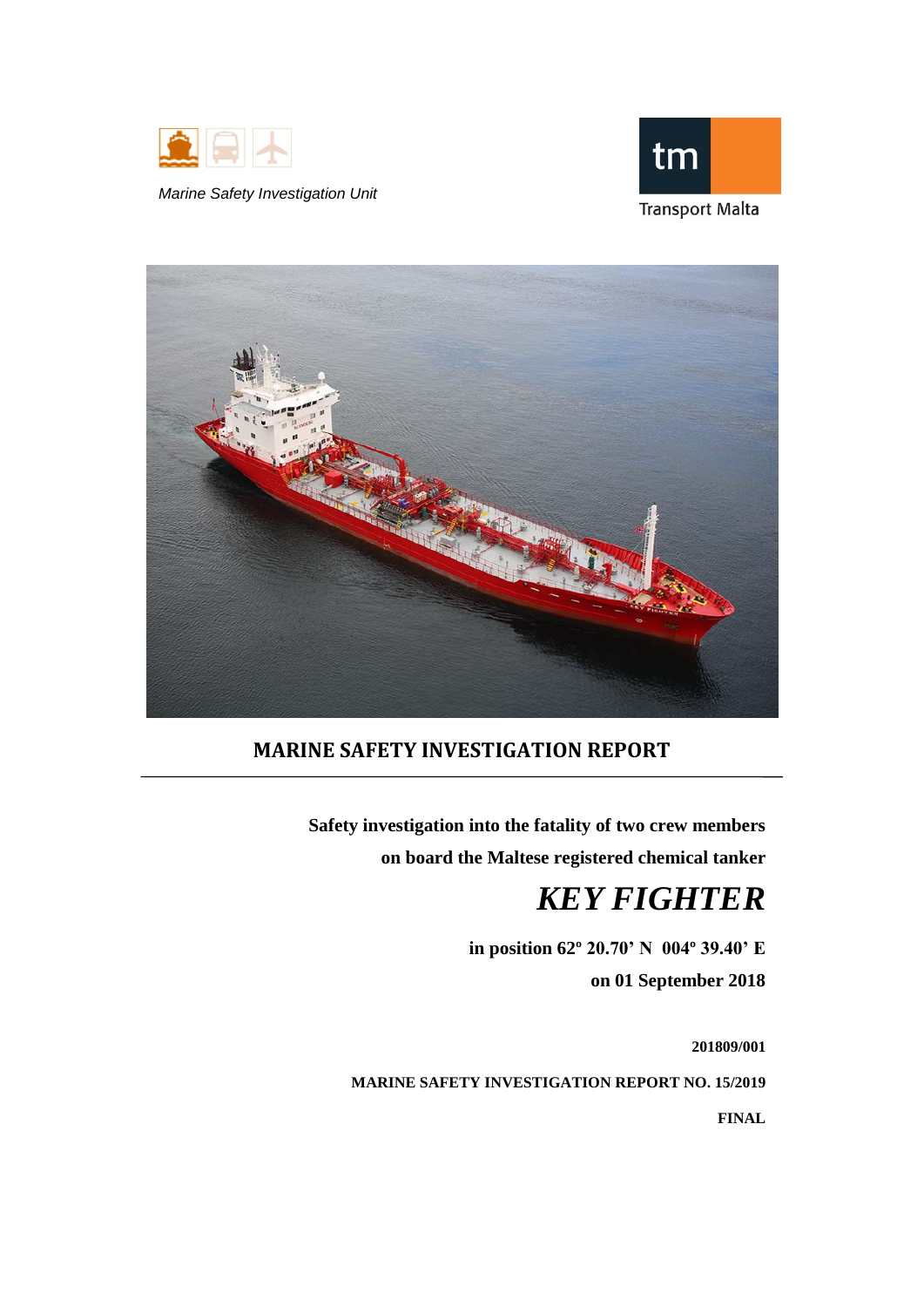Investigations into marine casualties are conducted under the provisions of the Merchant Shipping (Accident and Incident Safety Investigation) Regulations, 2011 and therefore in accordance with Regulation XI-I/6 of the International Convention for the Safety of Life at Sea (SOLAS), and Directive 2009/18/EC of the European Parliament and of the Council of 23 April 2009, establishing the fundamental principles governing the investigation of accidents in the maritime transport sector and amending Council Directive 1999/35/EC and Directive 2002/59/EC of the European Parliament and of the Council.

This safety investigation report is not written, in terms of content and style, with litigation in mind and pursuant to Regulation 13(7) of the Merchant Shipping (Accident and Incident Safety Investigation) Regulations, 2011, shall be inadmissible in any judicial proceedings whose purpose or one of whose purposes is to attribute or apportion liability or blame, unless, under prescribed conditions, a Court determines otherwise.

The objective of this safety investigation report is precautionary and seeks to avoid a repeat occurrence through an understanding of the events of 01 September 2018. Its sole purpose is confined to the promulgation of safety lessons and therefore may be misleading if used for other purposes.

The findings of the safety investigation are not binding on any party and the conclusions reached and recommendations made shall in no case create a presumption of liability (criminal and/or civil) or blame. It should be therefore noted that the content of this safety investigation report does not constitute legal advice in any way and should not be construed as such.

#### © Copyright TM, 2019.

This document/publication (excluding the logos) may be re-used free of charge in any format or medium for education purposes. It may be only re-used accurately and not in a misleading context. The material must be acknowledged as TM copyright.

The document/publication shall be cited and properly referenced. Where the MSIU would have identified any third party copyright, permission must be obtained from the copyright holders concerned.

> MARINE SAFETY INVESTIGATION UNIT Maritime House Lascaris Wharf Valletta VLT 1921 Malta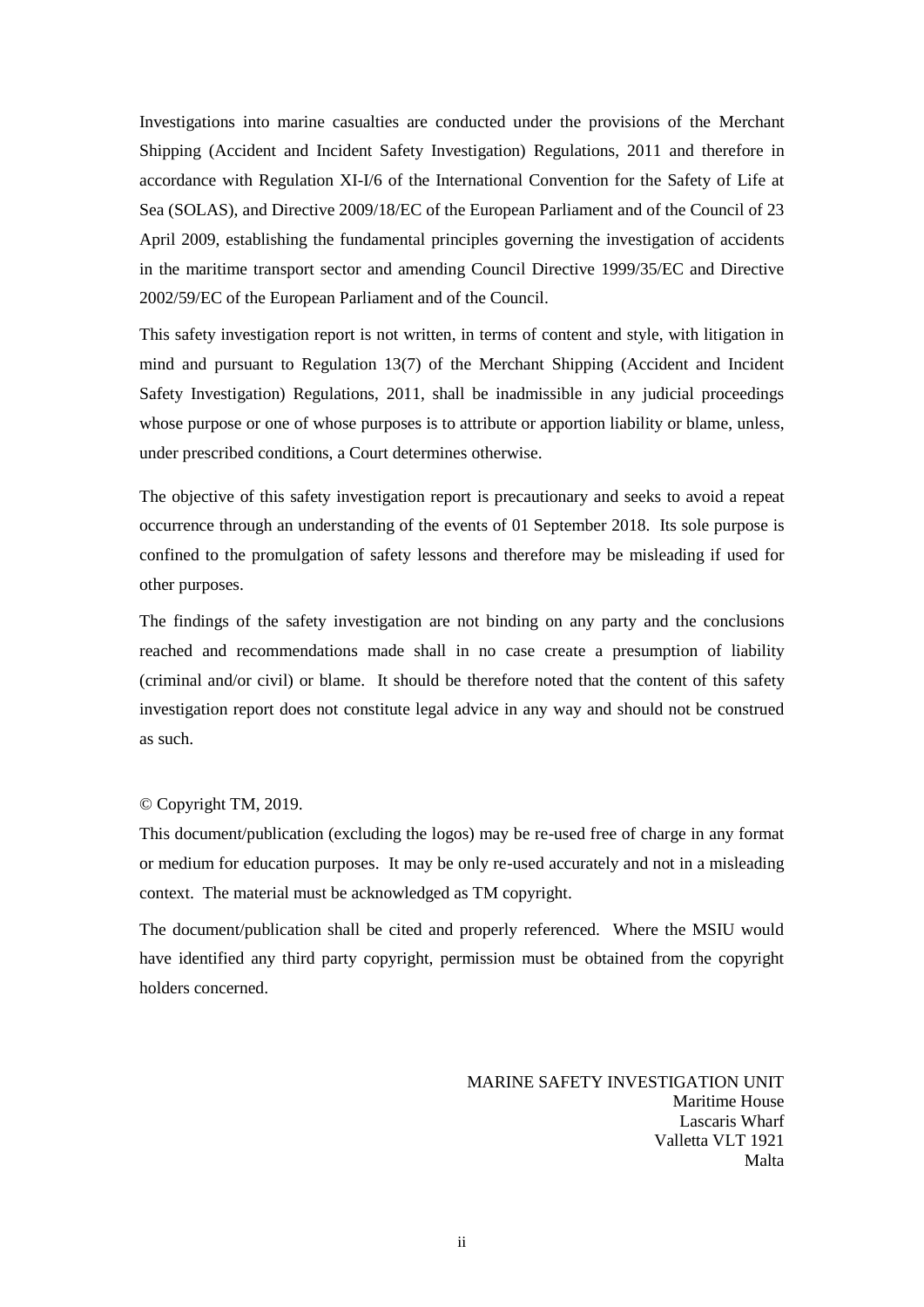# **CONTENTS**

| 1          |  |
|------------|--|
| 1.1        |  |
| 1.2<br>1.3 |  |
| 1.4        |  |
| 1.5        |  |
| 1.6        |  |
| 1.7        |  |
| 1.8        |  |
| 1.9        |  |
| 1.10       |  |
| 1.11       |  |
| 1.12       |  |
| 1.13       |  |
| 1.14       |  |
|            |  |
|            |  |
|            |  |
|            |  |
|            |  |
|            |  |
| 2          |  |
| 2.1        |  |
| 2.2        |  |
| 2.3        |  |
| 2.4        |  |
| 2.5        |  |
| 2.6        |  |
|            |  |
|            |  |
| 2.6.3      |  |
| 2.6.4      |  |
| 2.6.5      |  |
| 2.6.6      |  |
| 2.6.7      |  |
|            |  |
| 2.7        |  |
| 2.8        |  |
| 3          |  |
| 3.1        |  |
| 3.2        |  |
| 3.3        |  |
|            |  |
| 4          |  |
| 4.1        |  |
|            |  |
| 5          |  |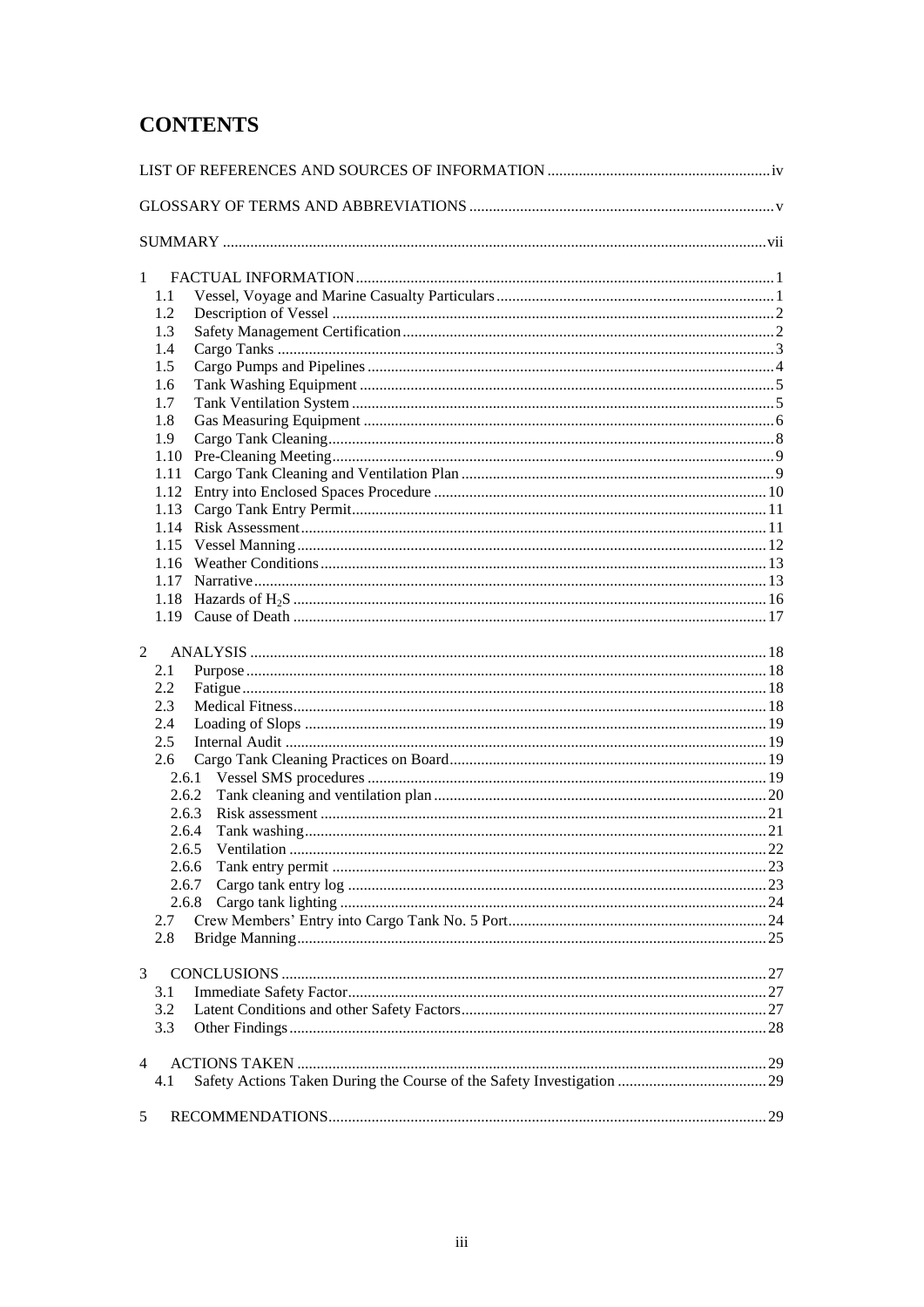# <span id="page-3-0"></span>**LIST OF REFERENCES AND SOURCES OF INFORMATION**

Crew members MT *Key Fighter*;

IMO Resolution A.1050(27) – Revised Recommendations for Entering Enclosed Spaces Aboard Ships, adopted 30 November 2011;

ISM Managers MT *Key Fighter*;

Managers internal investigation report;

Procedures and Arrangement Manual MT *Key Fighter*;

Safety Management System Procedures – MT *Key Fighter*.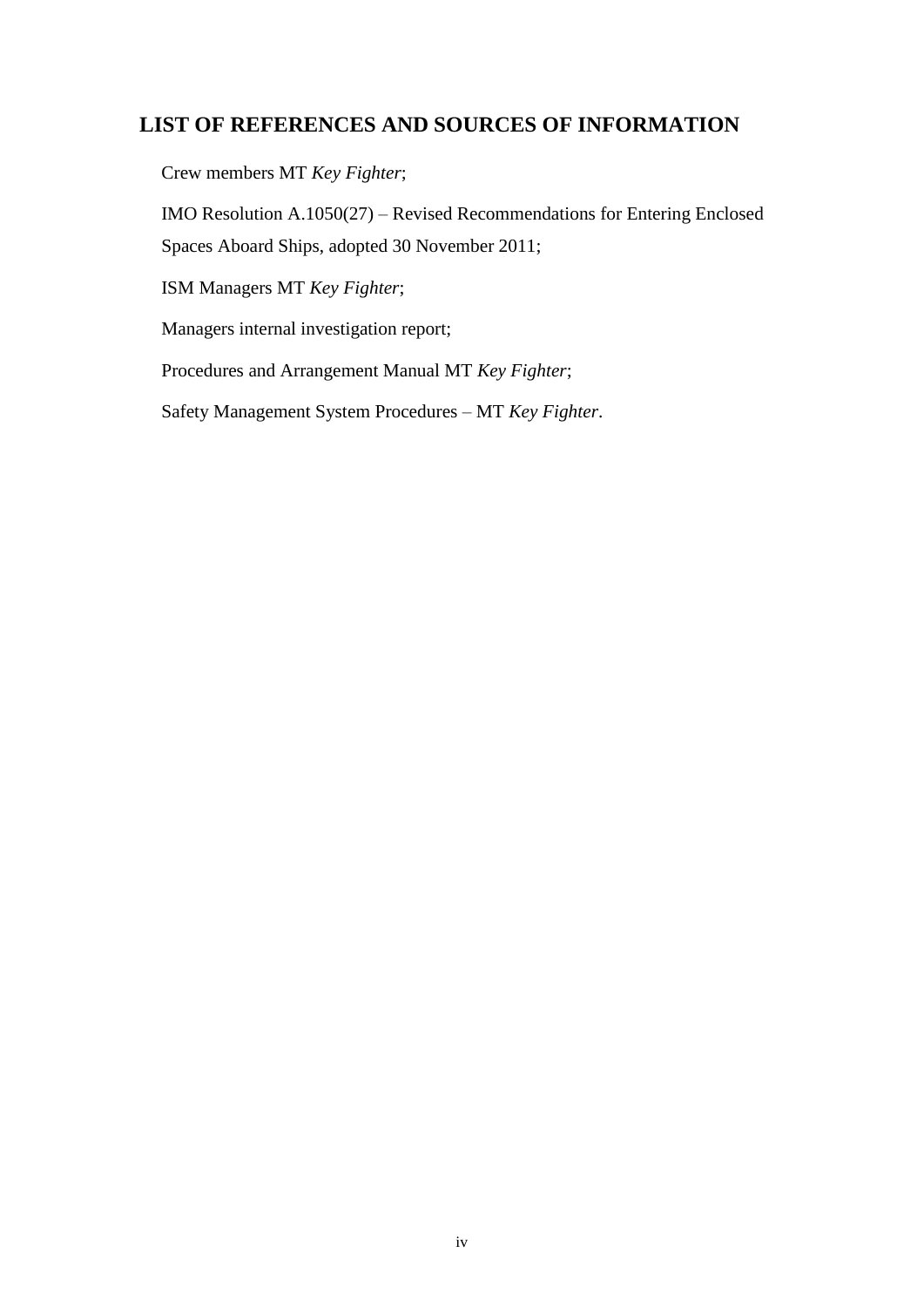# <span id="page-4-0"></span>**GLOSSARY OF TERMS AND ABBREVIATIONS**

| $\rm ^{o}C$            | Degrees Celsius                                                                                                      |
|------------------------|----------------------------------------------------------------------------------------------------------------------|
| AB                     | Able bodied seafarer                                                                                                 |
| <b>CCR</b>             | Cargo control room                                                                                                   |
| $\rm CO$               | Carbon monoxide                                                                                                      |
| <b>COLREGS</b>         | International Regulations for Preventing Collisions at Sea, 1972                                                     |
| DNV GL                 | Det Norske Veritas Germanischer Lloyd                                                                                |
| <b>DOC</b>             | Document of Compliance                                                                                               |
| <b>DWT</b>             | Deadweight tonne                                                                                                     |
| <b>FW</b>              | Freshwater                                                                                                           |
| <b>GT</b>              | <b>Gross Tonnage</b>                                                                                                 |
| $H_2S$                 | Hydrogen Sulphide                                                                                                    |
| <b>IBC</b>             | International Code for the Construction and Equipment of Ships Carrying<br>Dangerous Chemicals in Bulk               |
| <b>ICS</b>             | <b>International Chamber of Shipping</b>                                                                             |
| <b>IMO</b>             | <b>International Maritime Organization</b>                                                                           |
| <b>ISGOTT</b>          | International Safety Guide for Oil Tankers & Terminals                                                               |
| <b>ISM</b>             | <b>International Safety Management</b>                                                                               |
| kW                     | Kilowatt                                                                                                             |
| <b>LEL</b>             | Lower explosive limit                                                                                                |
| m                      | Metres                                                                                                               |
| m <sup>3</sup>         | Cubic metres                                                                                                         |
| <b>MARPOL</b>          | The International Convention for the Prevention of Pollution from Ships,<br>1973, as amended by the Protocol of 1978 |
| <b>MLC</b>             | Maritime Labour Convention                                                                                           |
| mm                     | Millimetre                                                                                                           |
| $m^3$ hr <sup>-1</sup> | Cubic metres per hour                                                                                                |
| <b>MSDS</b>            | Material Safety Data Sheet                                                                                           |
| <b>MSIU</b>            | Marine Safety Investigation Unit                                                                                     |
| MT                     | Motor tanker                                                                                                         |
| <b>NLS</b>             | <b>Noxious Liquid Substances</b>                                                                                     |
| O <sub>2</sub>         | Oxygen                                                                                                               |
| P&A                    | Procedures and Arrangement Manual                                                                                    |
| PEC                    | Pilotage Exemption Certificate                                                                                       |
| PEL                    | Permissible explosive limit                                                                                          |
| PPE                    | Personal protective equipment                                                                                        |
| ppm                    | Parts per million                                                                                                    |
| <b>RINA</b>            | Registro Italiano Navale                                                                                             |
| <b>RPM</b>             | Revolutions per minute                                                                                               |
| <b>SMC</b>             | <b>Safety Management Certificate</b>                                                                                 |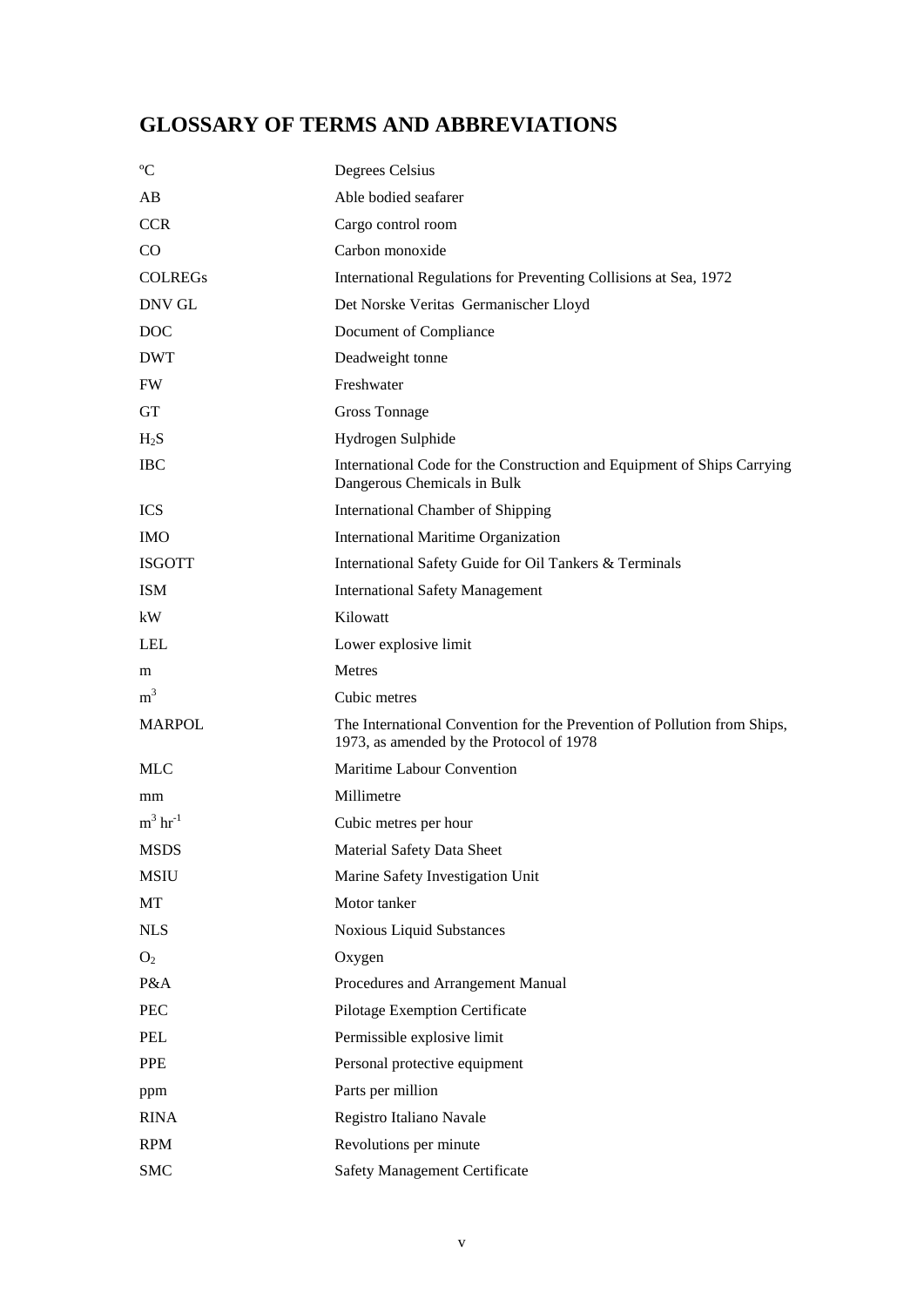| <b>SMS</b>  | <b>Safety Management System</b>                                          |  |
|-------------|--------------------------------------------------------------------------|--|
| <b>STCW</b> | The International Convention on Standards of Training, Certification and |  |
|             | Watchkeeping for Seafarers, 1978, as amended                             |  |
| <b>SW</b>   | Seawater                                                                 |  |
| <b>TWA</b>  | Time weighted average                                                    |  |
| <b>UKOG</b> | Oil and Gas UK Guidelines                                                |  |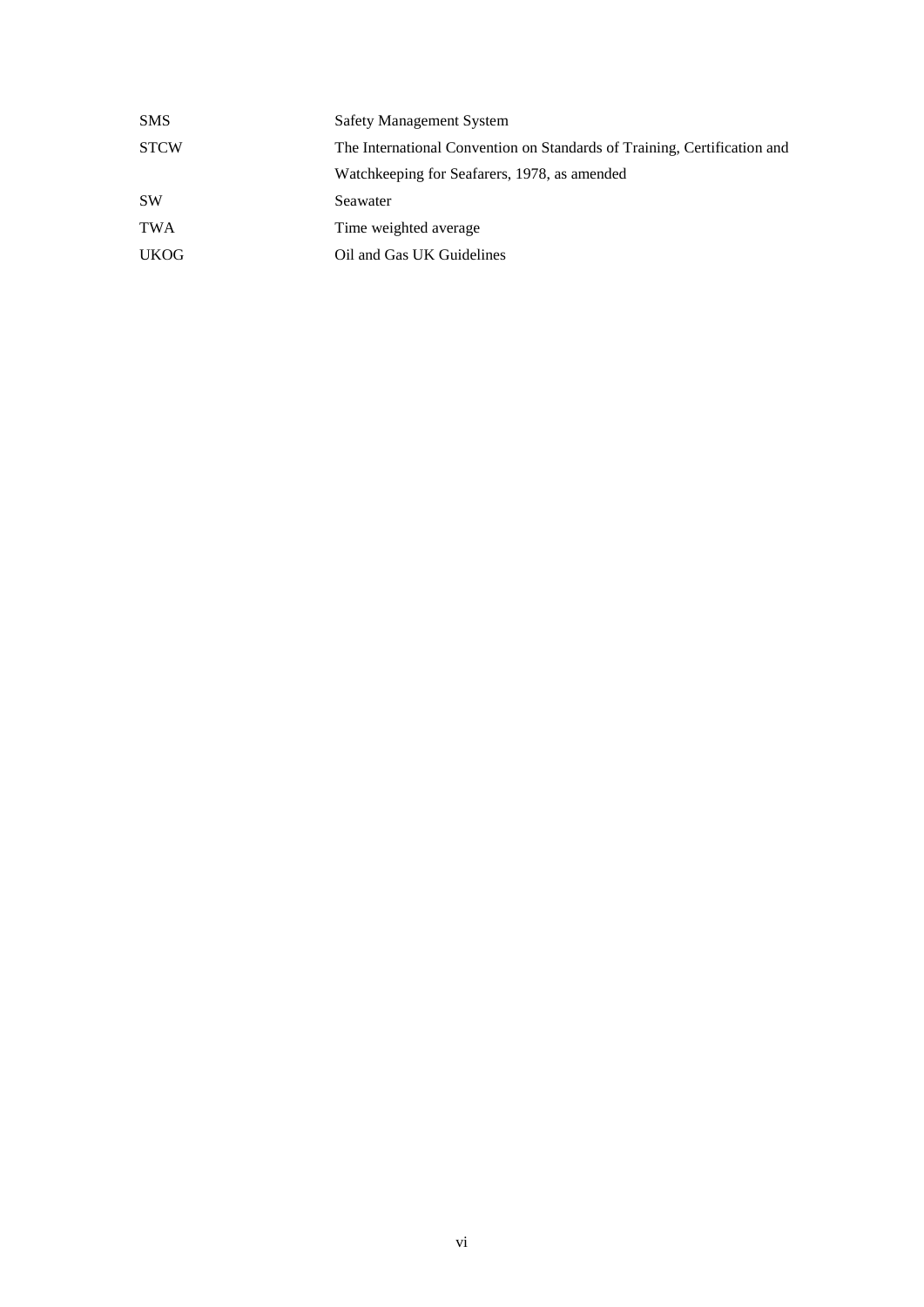# <span id="page-6-0"></span>**SUMMARY**

On 31 August 2018, *Key Fighter* berthed alongside *Crude Passion* at Averøy, Norway, where she discharged her remaining cargo of Rapeseed oil. Before sailing for Erith, UK, 58 m<sup>3</sup> of slops, reported to contain a mixture of tank wash water and vegetable oils, were transferred from *Crude Passion* to *Key Fighter*. The slops, which were being loaded in cargo tank no. 5 port, were noted by the crew members to have a pungent odour of 'rotten egg'. Following departure and while on passage, the slops were pumped out at sea and the crew started cleaning the cargo tanks.

The following morning, at about  $0405<sup>1</sup>$ , two crew members involved in the cleaning and washing of cargo tanks were found lying motionless inside cargo tank no. 5 port. The crew members were rescued and airlifted to a hospital in Norway.

A summary of the autopsy report submitted by the Accident Investigation Board of Norway concluded that the injuries sustained by the crew members were compatible with a fall from a considerable height. The injuries may have been fatal, but based on the circumstances of the accident, the autopsy report indicated that it was possible that the cause of death was either intoxication by Hydrogen Sulphide  $(H_2S)$ , or suffocation due to lack of oxygen.

As a result of the safety actions already taken by the Company, no recommendations have been made.

 $\mathbf{1}$ Unless otherwise stated, all times quoted in the report are local time ( $UTC+2$ ).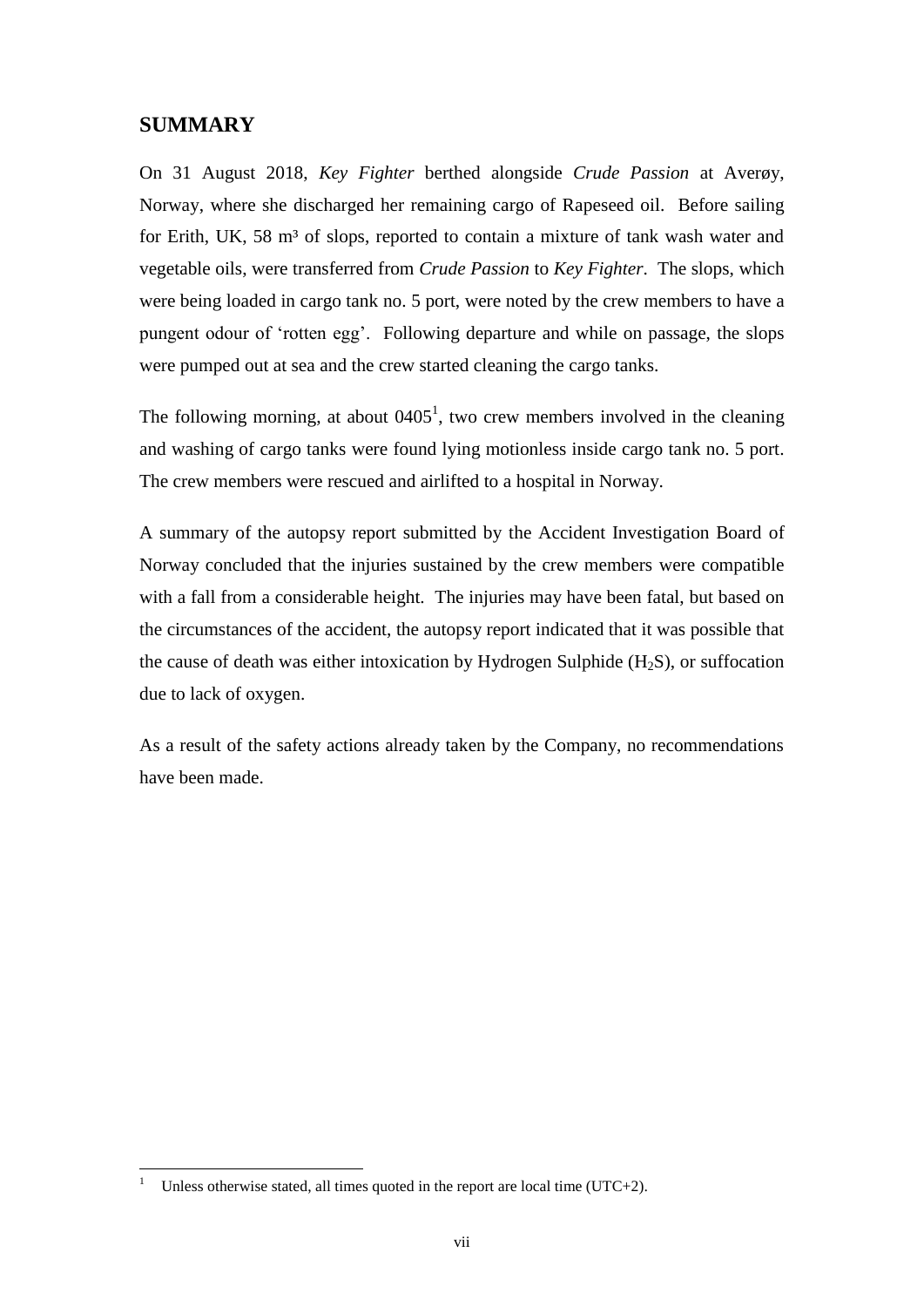# <span id="page-7-0"></span>**1 FACTUAL INFORMATION**

# <span id="page-7-1"></span>**1.1 Vessel, Voyage and Marine Casualty Particulars**

| Name                            | Key Fighter                                                                                                           |
|---------------------------------|-----------------------------------------------------------------------------------------------------------------------|
| Flag                            | Malta                                                                                                                 |
| <b>Classification Society</b>   | <b>RINA</b>                                                                                                           |
| <b>IMO</b> Number               | 8712166                                                                                                               |
| Type                            | Oil / Chemical Tanker - Type 2                                                                                        |
| <b>Registered Owner</b>         | Key Shipping AS                                                                                                       |
| Managers                        | Fjord Shipping AS, Norway                                                                                             |
| Construction                    | Steel (Double bottom)                                                                                                 |
| Length overall                  | 104.25 m                                                                                                              |
| Registered Length               | 98.10 m                                                                                                               |
| <b>Gross Tonnage</b>            | 3,693                                                                                                                 |
| Minimum Safe Manning            | 11                                                                                                                    |
| <b>Authorised Cargo</b>         | Vegetable oil                                                                                                         |
| Port of Departure               | Averøy, Norway                                                                                                        |
| Port of Arrival                 | Erith, UK                                                                                                             |
| Type of Voyage                  | International                                                                                                         |
| Cargo Information               | Rapseed Oil,                                                                                                          |
| Manning                         | 14                                                                                                                    |
| Date and Time                   | 01 September 2018 at 04:05 (LT)                                                                                       |
| Type of Marine Casualty         | Very Serious Marine Casualty                                                                                          |
| Place on Board                  | Cargo hold                                                                                                            |
| Injuries/Fatalities             | Two fatalities                                                                                                        |
| Damage/Environmental Impact     | None                                                                                                                  |
| Ship Operation                  | Normal Service - On passage                                                                                           |
| Voyage Segment                  | Transit                                                                                                               |
| External & Internal Environment | Gentle to moderate breeze, sea state was recorded as<br>$moderate$ – $night$ time.<br>Air temperature<br>was<br>14 °C |
| Persons on Board                | 14                                                                                                                    |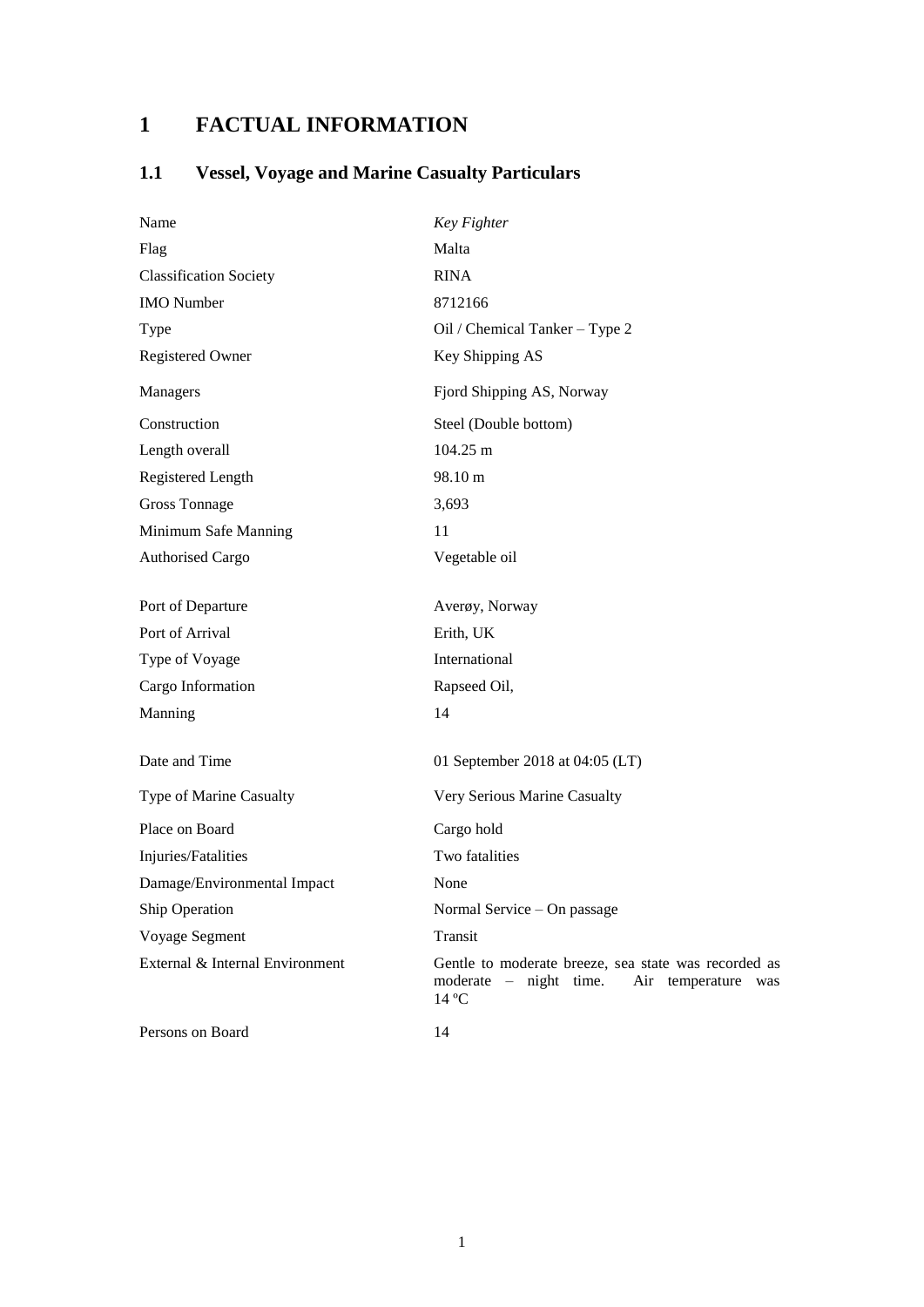#### <span id="page-8-0"></span>**1.2 Description of Vessel**

*Key Fighter* was a 3,693 gt, Type 2 Maltese registered oil / chemical tanker. She was owned by Key Shipping A.S. and managed by Fjord Shipping AS, Norway. The vessel was built by Verolme Scheepswerf Heusden BV in The Netherlands in 1989 and was classed by RINA. Key Fighter had a length overall of 104.25 m, a moulded breadth of 17.0 m and a moulded depth of 8.70 m. The vessel had a summer draught of 6.14 m and a summer deadweight of 4,999 tonnes. Propulsive power was provided by a Wärtsilä, 9-cylinder, four-stroke diesel engine producing 3,375 kW at 750 RPM. This drove a single, four bladed, controllable pitch propeller through a reduction gearbox, giving an estimated speed of 15.0 knots.

*Key Fighter* was issued with a Certificate of Fitness for the Carriage of Dangerous Chemicals in Bulk. A list of products that the vessel was authorised to carry was attached to the certificate, provided operational provisions of the International Code for the Construction and Equipment of Ships Carrying Dangerous Chemicals in Bulk (IBC Code) and Annex II of MARPOL 73/78 are observed. The vessel also carried on board a Class approved Procedures and Arrangements (P&A) Manual, issued in accordance with MARPOL 73/78 –Annex II, Appendix 4. The Manual described the ship's equipment and operational procedures on unloading of cargo, and discharge of cargo residues and tank washings.

# <span id="page-8-1"></span>**1.3 Safety Management Certification**

*Key Fighter*'s Safety Management System (SMS) complied with the requirements of the International Management Code for the Safe Operation of Ships and for Pollution Prevention (ISM Code). The vessel's Safety Management Certificate (SMC) and Fjord Shipping's Document of Compliance (DOC) was issued by DNV GL, under the authority of the Government of the Republic of Malta.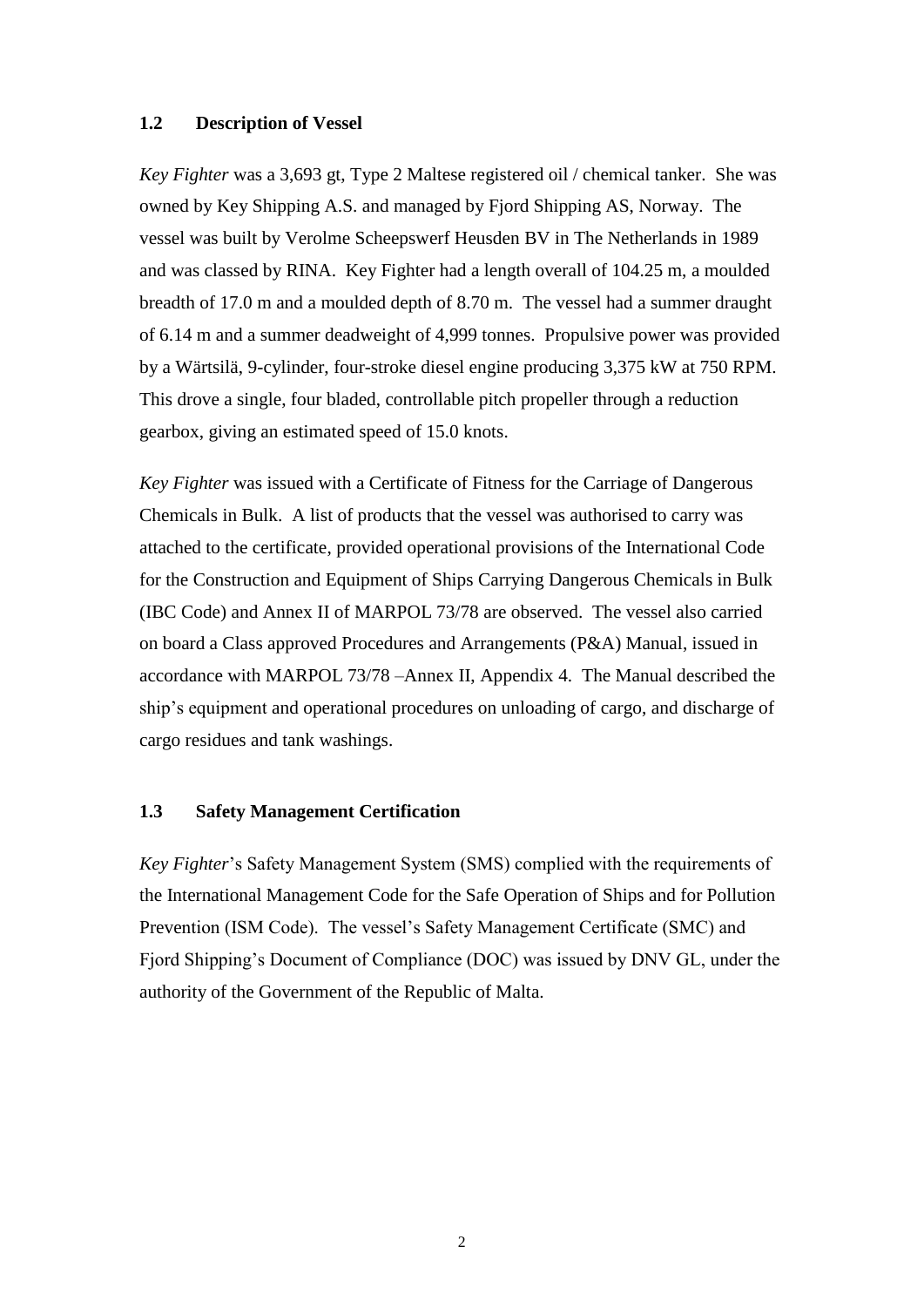# <span id="page-9-0"></span>**1.4 Cargo Tanks**

*Key Fighter* had 14 stainless steel cargo tanks of 5,202 m<sup>3</sup> at 98% capacity. The tanks were arranged on the port and starboard side in seven pairs. Two slop tanks, each of 104.6 m<sup>3</sup> capacity were fitted between cargo tanks nos.4 and 5. A layout of cargo tanks is shown in Figure 1.



**Figure 1:** *Key Fighter* **tank plan**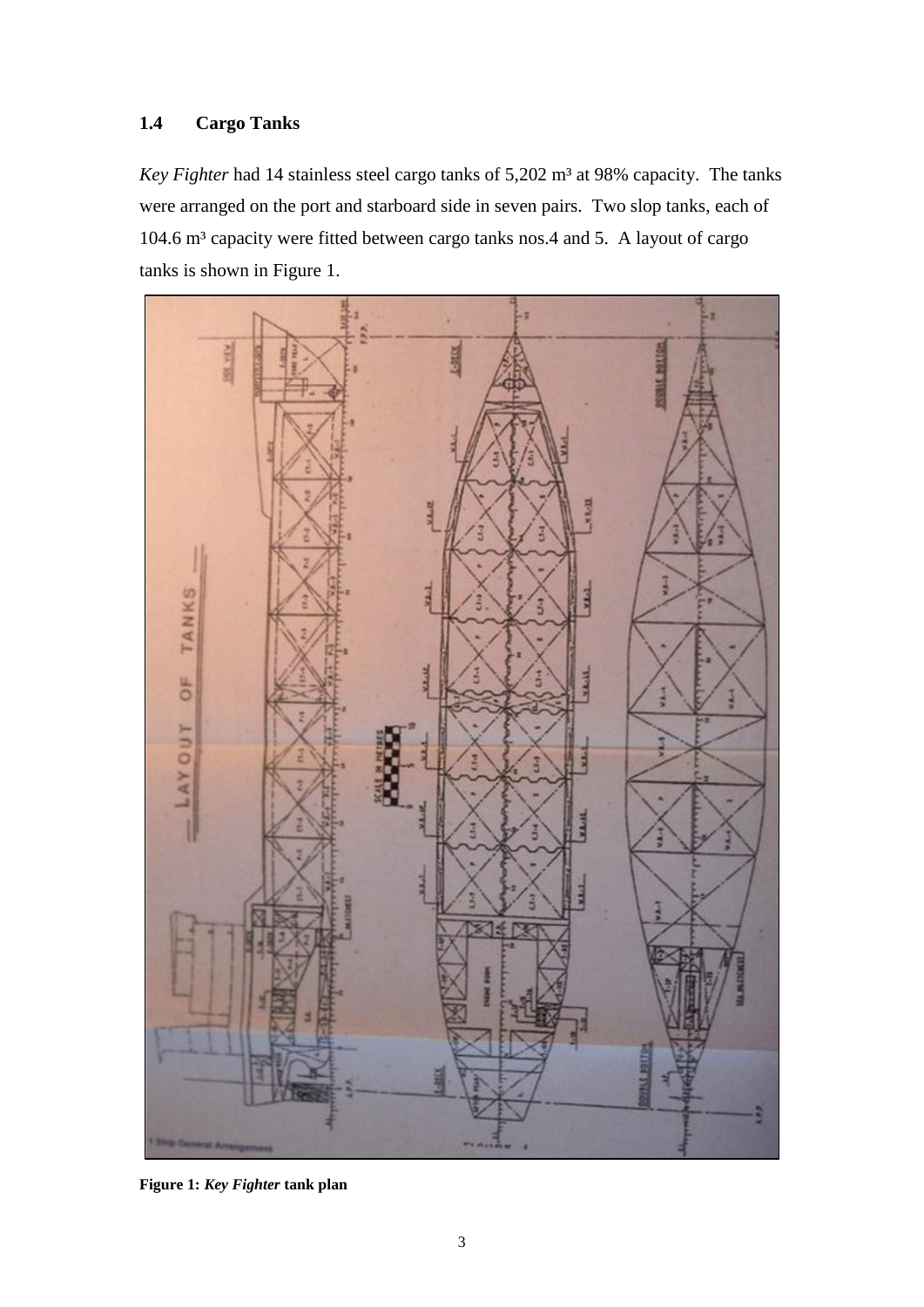The cargo tanks were surrounded at the bottom, sides and partly the top with dedicated ballast tanks. A cross section of vessel showing ballast tanks, cargo tanks is shown in Figure 2. A heating system for cargo and slop tanks was provided by external hot water ducts which ran through the double bottom underneath the tanks.



**Figure 2: Cross-section showing the ballast and cargo tanks**

# <span id="page-10-0"></span>**1.5 Cargo Pumps and Pipelines**

Each cargo tank was fitted with an electrically driven Svanehoj H100-3-k deep well pump with a capacity of 100  $m<sup>3</sup>hr<sup>-1</sup>$ . The pumps were situated in suction wells and included a double shaft sealing system consisting of gas and liquid seals, which allowed for different cargoes to be processed fully segregated. The loading and discharge cargo valves were operated remotely from the cargo control panel located in the cargo control room (CCR). Each slop tank was fitted with an electrically driven Svanehoj H80-3-k deep well pump with a capacity of 50  $m<sup>3</sup> hr<sup>-1</sup>$ .

A portable Framo TK4 submersible pump was also available on board. This pump had a capacity of 70 m<sup>3</sup>hr<sup>-1</sup>and was operated by the vessel's hydraulic system, with the discharge line being connected to the fixed vessel lines by flexible hose.

All cargo pipelines were located on the main deck where the valves for the pumps and drop lines were remotely controlled from the CCR. A butterfly valve and blind flange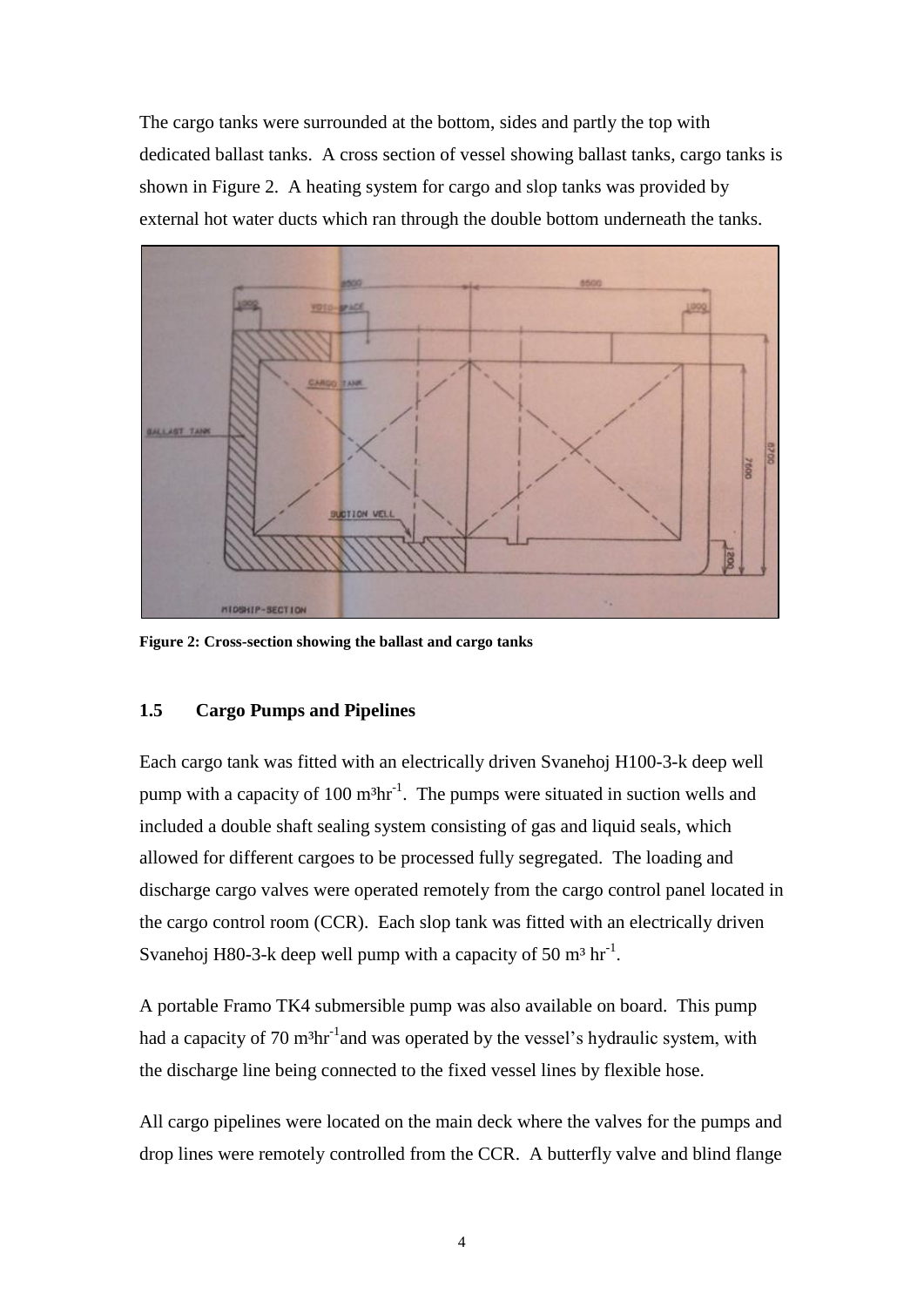were provided at the connection of each cargo pipeline to the crossover manifold. Each deep well pump was also provided with a stripping line fitted with a lower valve which was connected on deck to a stainless steel line leading to the manifold.

The cargo system was controlled from the CCR by means of a cargo monitoring system, and a remote pump and valve control system.

#### <span id="page-11-0"></span>**1.6 Tank Washing Equipment**

Each cargo and slop tank was fitted with two fixed washing machines of Toftejorg SSt40T type. These had a nozzle diameter of 7 mm and a capacity of about 12.5 m<sup>3</sup>hr<sup>-1</sup>. The tank cleaning main was connected to the general service pump of  $85 \text{ m}^3 \text{hr}^1$  output. Each cleaning machine was connected to the main line by a flexible hose. The fixed tank washing system was operated from the CCR. A Bloksma tank wash heater was fitted in the pump room. This machine had a capacity of 3,720 kW and at a throughput of  $85m<sup>3</sup>$  hr-1, and operates at water temperatures from 10 °C to 48 °C. This throughput was sufficient for the operation of six tank washing machines simultaneously. The Bloksma heater had the capacity to increase wash temperature to 60 °C. Throughput was restricted to 60 m<sup>3</sup>hr<sup>-1</sup> and the number of tank machines in use to four. The position of the tank washing machines, and the obstruction free construction of the tanks, was such that all areas of the cargo tanks were reachable during the cleaning process.

#### <span id="page-11-1"></span>**1.7 Tank Ventilation System**

A Novenco type centrifugal fan model CPC 900/100 POS LG 270 was fitted on the starboard aft of the main deck. The fan was connected to a 14 inch pipe toward the manifold. From the manifold, eight connections of 4 inch and 8 inch were available for flexible hoses. The ventilation system had the capacity to deliver air through the loading line and / or through the pump stack.

Two portable gas freeing fans (Figure 3) were also carried on board. These did not have any specific marks or maker information on their structure; nor did they list capacity or airflow rate. The portable gas freeing fans were powered by compressed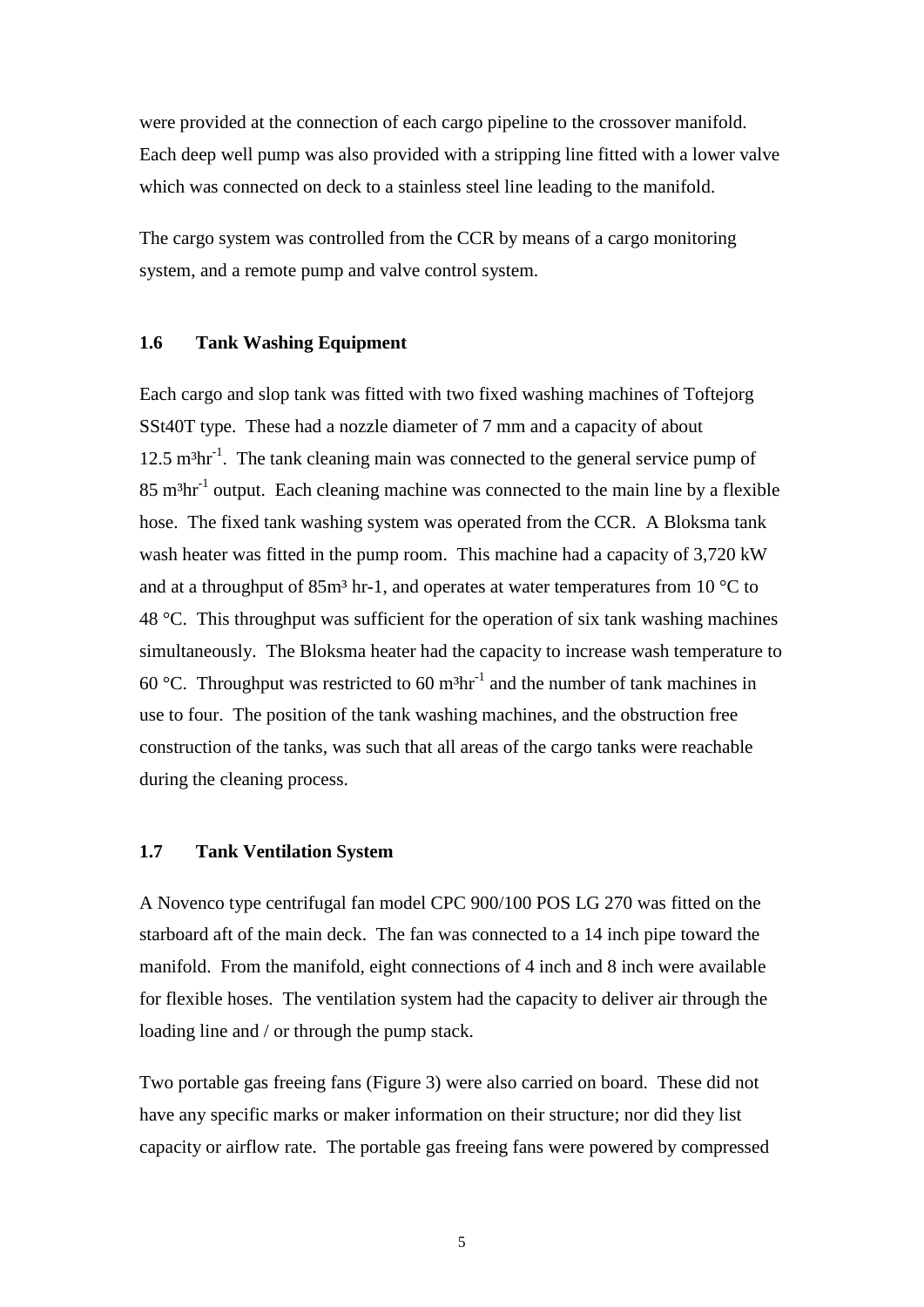air and consisted of a metal fan enclosure with a plastic extension hose which was placed into the tank through the tank-hatch.



**Figure 3: Portable ventilation fans**

# <span id="page-12-0"></span>**1.8 Gas Measuring Equipment**

*Key Fighter* was provided with four GMI type PS241 (Figure 4) portable gas detectors designed for measurements of cargo and slop tank atmospheres for oxygen  $(O_2)$ , carbon monoxide  $(CO)$ ,  $H_2S$  gas and lowest explosion limits (LEL). The detectors could be used prior to entering and while working inside the cargo tank, where it monitored the atmosphere continuously.

The measuring equipment conformed to standard EN 50104 and complied with:

- EN 60079-29-1 (Flammable);
- IEC 60079-29-1 (Flammable);
- EN 50104: 2002 including amendment No.1 2004 (Oxygen);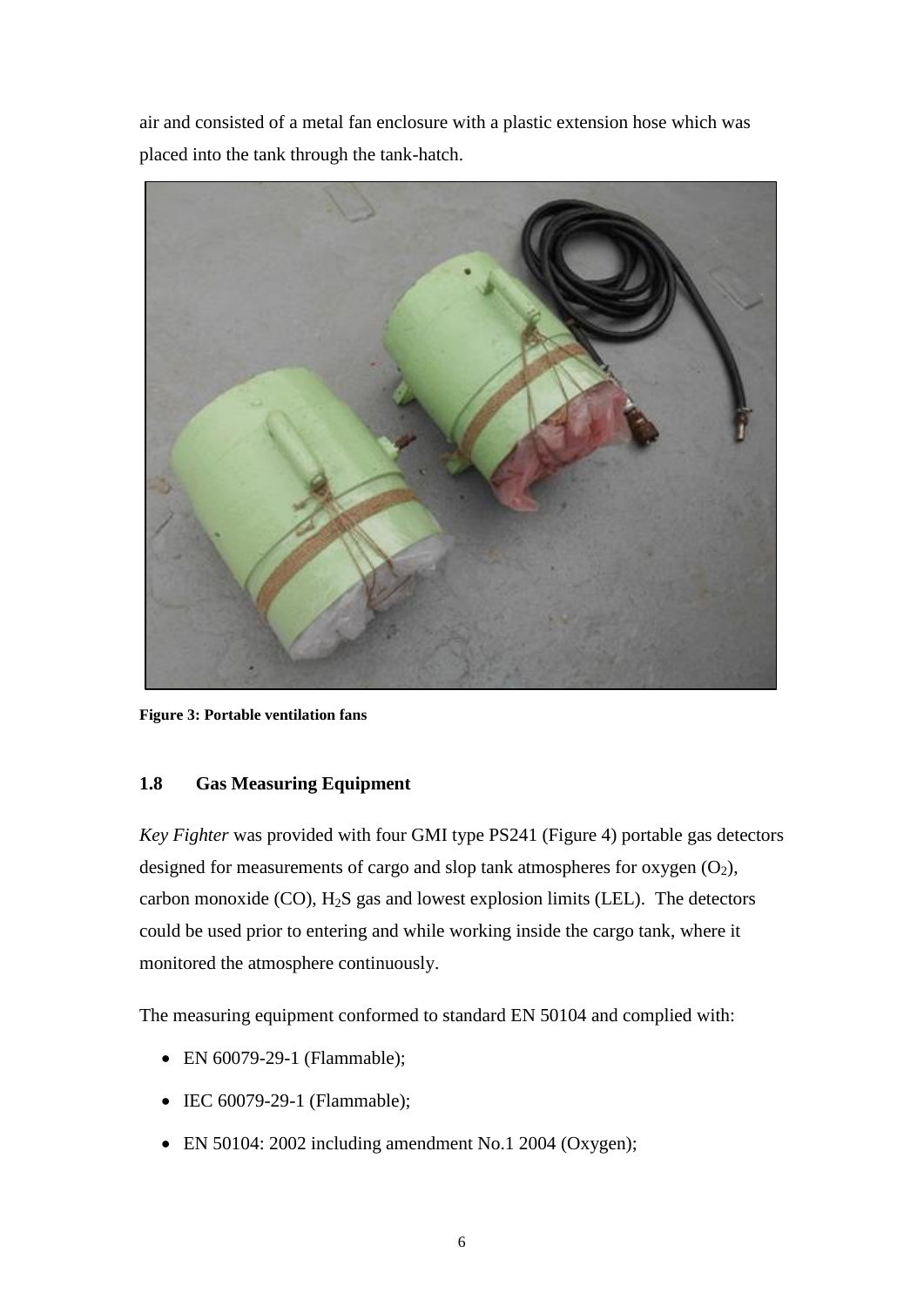- ANSI / ISA S12.13.01 2000 (Combustible); and
- C22.2 No.152 M1984 (Combustible)

Typical operating parameters of the equipment are tabulated in Table 1.

#### **Table 1: Operating parameters**

| Gas               | Range            |
|-------------------|------------------|
| LEL.              | 0 to 100%        |
| Oxygen            | 0 to 25%         |
| Carbon monoxide   | 0 to 1000 ppm    |
| Hydrogen Sulphide | $0$ to $100$ ppm |

The PS241 portable gas detector, was also designed for measurements inside confined spaces, both prior to entering and while working inside the confined space. The gas detector could be worn as a personal device for the entire duration when a confined space was entered, thereby continuously monitoring the atmosphere. The detector alerted the wearer with audible, vibration and visual alarms in the event of exposure to flammable or toxic gases.

The gas detector alarms for  $H_2S$  were set at 5 ppm for high alert and 10 ppm for highhigh alert.



**Figure 4: GMI type PS241 gas detector**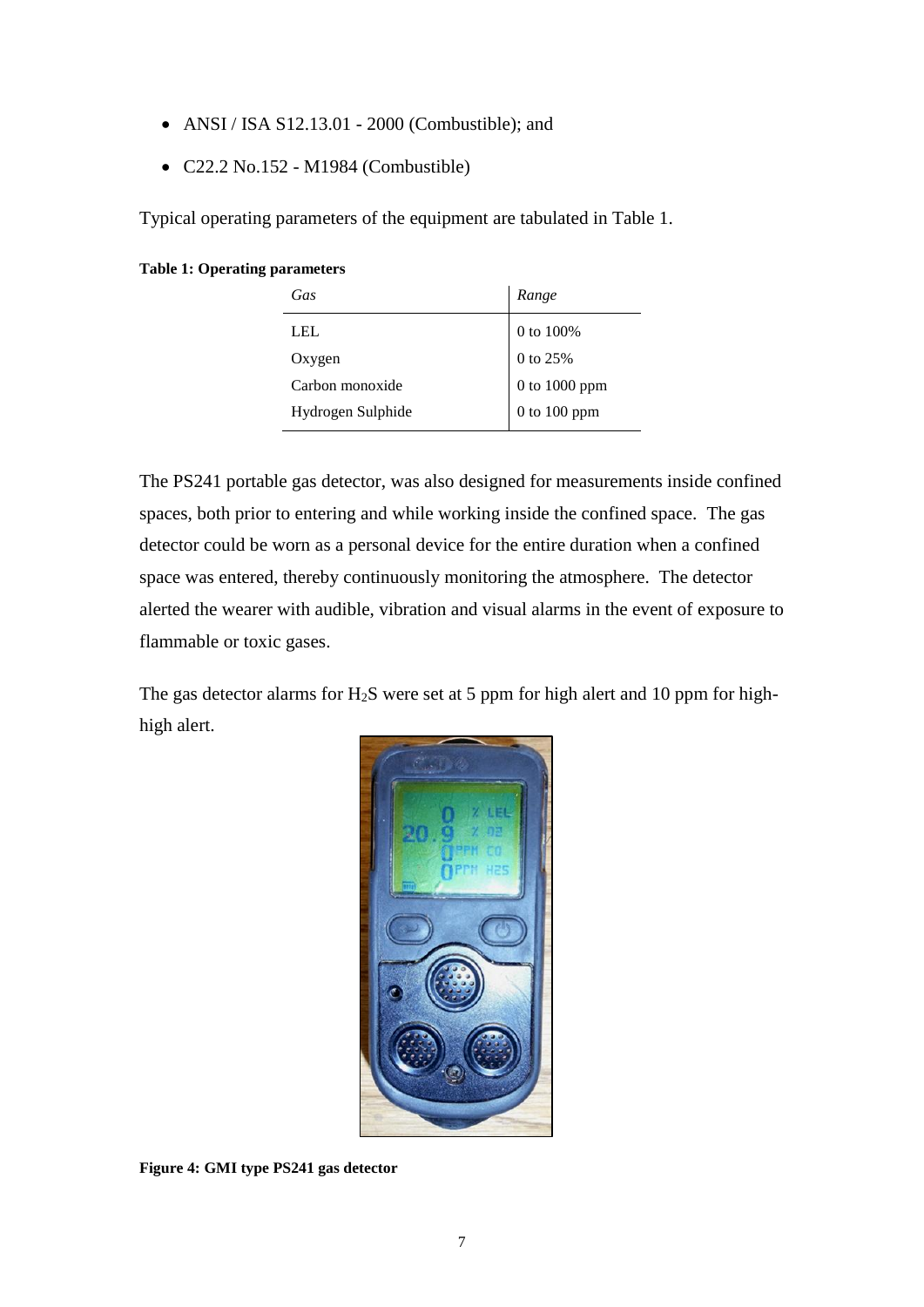The remote measurement of an atmosphere was possible by means of the internal electric pump, fitted to the detectors. A remote sampling hose was fitted to the sample connector at the bottom of the instrument and lowered into the tank to be sampled. The vessel carried a length of remote sampling hose (15 m) which had a bulb fitted at the end, to be lowered into a tank. Once the gas detector airflow pump was operated, the equipment indicated the atmospheric conditions once sufficient air would have been drawn up the hose and through the unit. This took around two minutes, depending on the length of the hose.

In addition to the gas detectors, Dräger tubes were used to measure atmospheric chemical composition<sup>2</sup>. A selection of different chemical tube types were carried, however, the PS241 gas detectors were sufficient for the rapeseed oil cargo on this occasion, without the need for Dräger tube sampling.

#### <span id="page-14-0"></span>**1.9 Cargo Tank Cleaning**

Cleaning and washing of cargo tanks after discharge is an important part of the cargo operation in order to remove minute residues of the previous cargo which can lead to contamination of subsequent cargoes. Several sources of information and guidance on tank washing and cleaning were available on board the vessel, all written in English, the common working language on board. The Vessel Operator's Tanker Safety Manual (SMS), Section 03-04-01-05 (Tank Cleaning and Ventilation, last reviewed 31 August 2017), provided clear instructions on how tank cleaning and ventilation was to be carried out. The section discussed cargo tank cleaning in both general and specific terms, also referring to several publications, as follows:

- The vessel specific Procedures and Arrangement (P&A) Manual;
- The ICS Tanker Safety Guide (Chemical);
- MARPOL; and
- Cargo MSDS.

 $\overline{a}$ 

**<sup>2</sup>** Dräger tubes are glass tubes filled with a chemical substance that reacts with a specific chemical or group of chemical substances.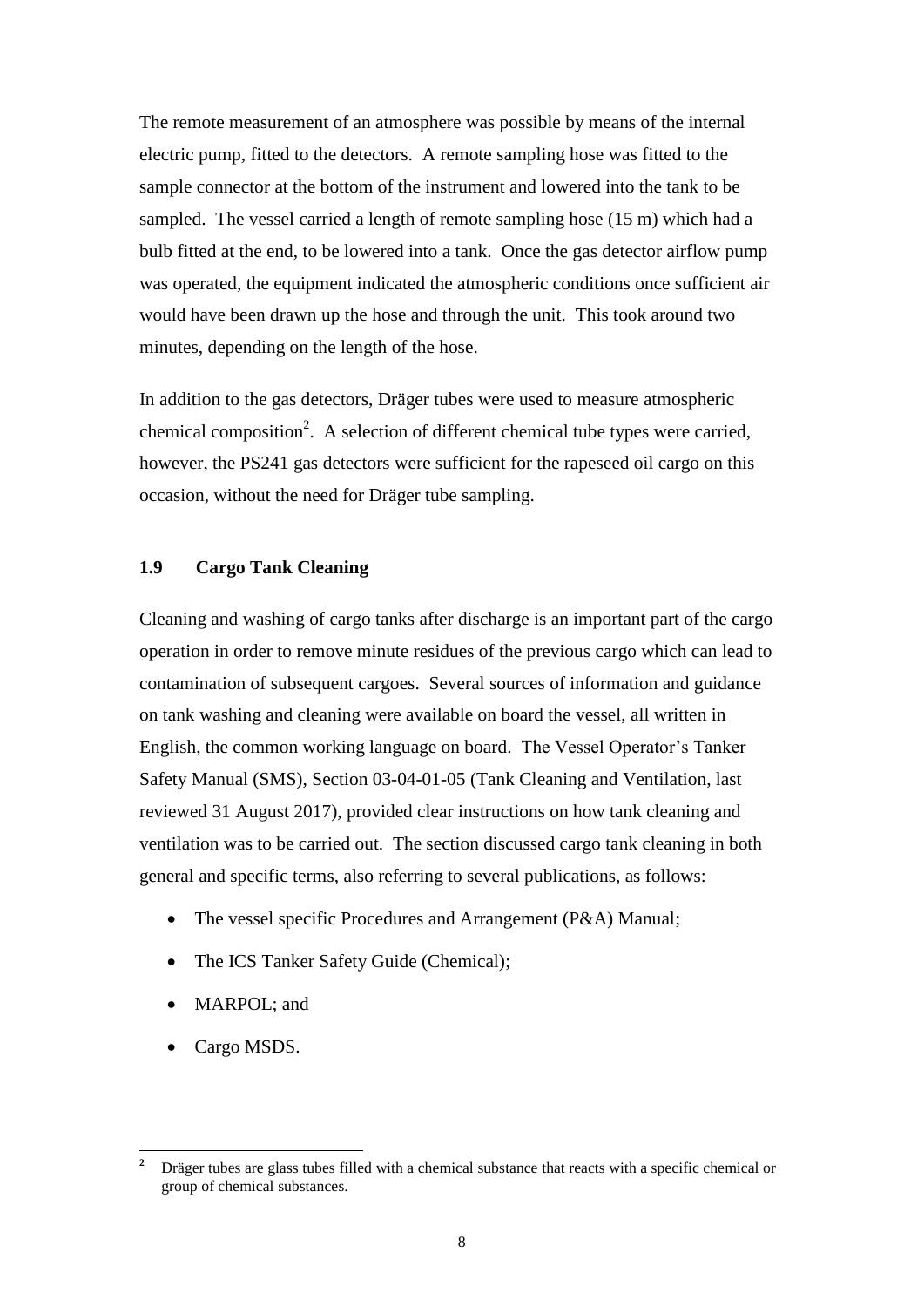The SMS made reference to risk mitigation measures to ensure that hazards were identified, and safety precautions were put in place, for the specific cargo residue to be cleaned. These included, at Section 2, a pre-cleaning meeting, PPE requirements, tank entry requirements, monitoring tank atmospheres, references to the specific cargo MSDS and awareness of conflicting operations. At section 3.8.1, it is stated that a tank entry permit is required before entry, and further, that any change in circumstances should see the tank vacated and a new entry permit process undertaken.

The SMS also contained a section on toxic cargo specific precautions (03-04-04-13, last reviewed 05 July 2018), which included requirements for gas protective suits and self-contained breathing apparatus where contact with the cargo may occur.

# <span id="page-15-0"></span>**1.10 Pre-Cleaning Meeting**

The vessel's SMS required that a pre-cleaning meeting is conducted by the chief officer prior to all tank cleaning and ventilation operations (03-04-01-05). All persons involved in the operation had to participate to ensure that all hazards and precautions related to operation are known to all. The cleaning and ventilation plans, and risk assessment documents are to be prepared in advance, along with a tank cleaning summary, with all persons involved in the operation to sign off the documentation as being understood, including duty officers.

There did not appear to be a record of sign-off on a dedicated pre-cleaning meeting pro-forma, however, the risk assessment mentioned above would be included in the pre-cleaning meeting and it was expected that the sign-off sheet for the risk assessment would evidence the pre-cleaning meeting participants.

#### <span id="page-15-1"></span>**1.11 Cargo Tank Cleaning and Ventilation Plan**

The cargo tank cleaning and ventilation plan had to be in place and discussed at the pre-cleaning meeting. The plan was to include step-by-step detail of the cleaning sequence, tanks involved, duration of cleaning, cleaning media (SW / FW / temperature), minimum ventilation duration and gas measurement. The pro-forma checklist also required a double sign-off for certain tank cleaning checks and had a dedicated page for gas measurement recording. The gas measurement section was for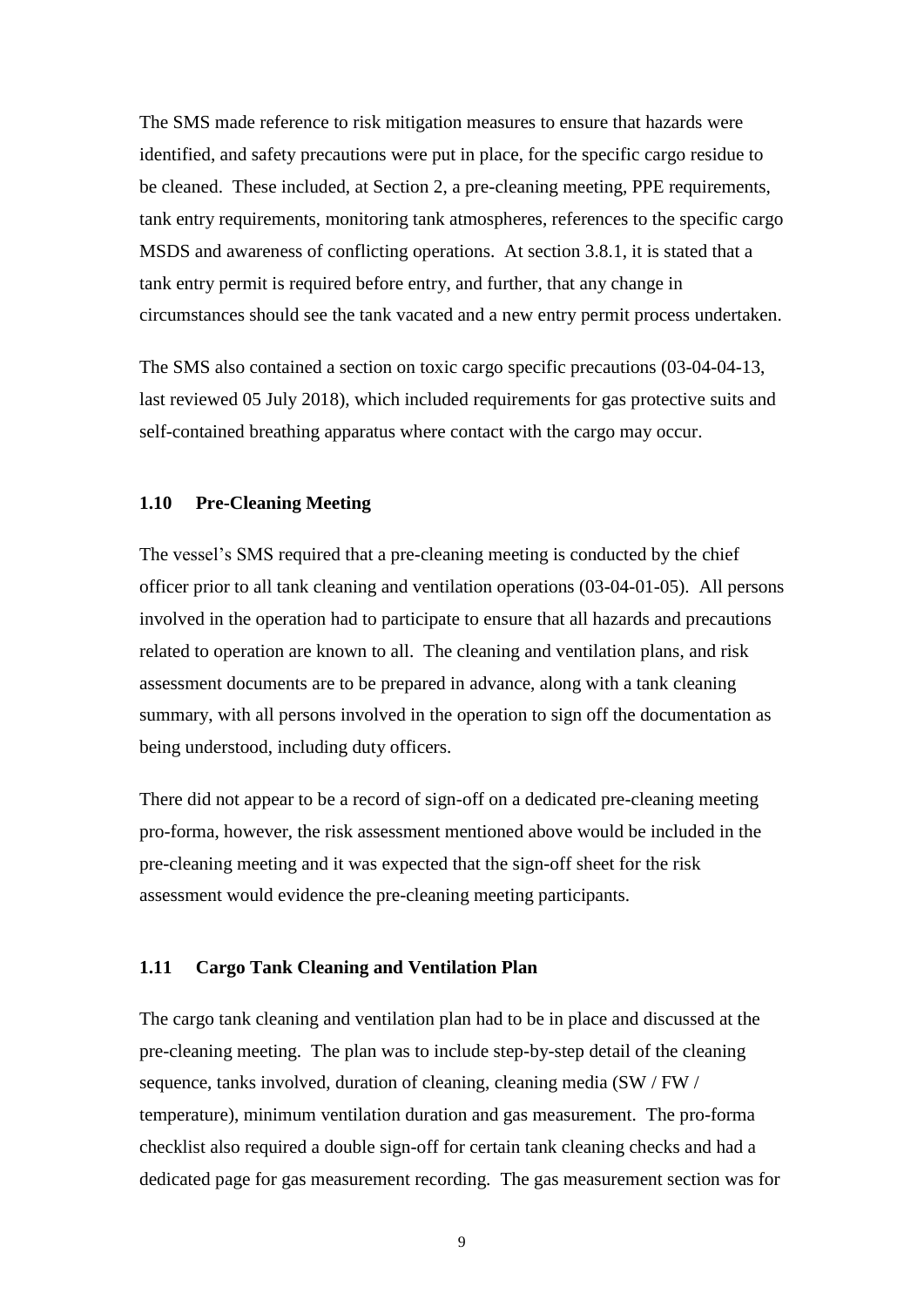toxic or flammable gas only, with lack of oxygen being addressed in a Tank Entry Permit, which had to be used in conjunction with the tank cleaning plan.

### <span id="page-16-0"></span>**1.12 Entry into Enclosed Spaces Procedure**

The vessel's SMS contained an entry into enclosed space procedure (03-02-01-07, last reviewed on 08 May 2018). The SMS stipulated that the procedure was in accordance with the guidance in ISGOTT, chapter 10 and defined the roles of those involved along with the specific entry permit type to be used. Cargo tank entry permits referred to specific points that had to be verified prior entry approval.

These verifications included initial and repetitive atmosphere checks and a requirement for a watchman to be in the vicinity of each tank at the time of entry. The specific entry permit required in this case is referred to as the 'Cargo Tank Entry Permit'. The procedure continued to detail both the hazards and the precautions and conditions, which had to be in place prior to entry. Specific requirements included:

- At 4.1 (General precautions) "The following must be checked physically and verified as under control prior to any entry:
	- o Gas measurement must be carried out prior to entry with devices capable of indicating level of…Hydrogen Sulphide…";
	- $\circ$  Personal gas alarm devices capable of indicating  $O_2$ , HC, H<sub>2</sub>S and CO must be carried by all personnel entering the enclosed space for the duration of the entry."
- At 4.3 "The initial gas measurement is carried out at entry:
	- o Gas measurement shall be carried out on three levels for cargo tanks…;
	- $\circ$  Oxygen level percentage (O<sub>2</sub> %), shall be measured in all circumstances and the minimum acceptable level for entry is 20.8%;
	- $\circ$  Hydrogen Sulphide (H<sub>2</sub>S) is a colourless gas with the characteristic foul odour of rotten eggs.  $H_2S$  is toxic in small concentrations, and may be present in any space where any form of organic decomposition or corrosion may have occurred, or in spaces previously containing fuel oil. The presence in parts per million (ppm) shall be measured in all circumstances and the maximum acceptable level for entry is 0 ppm."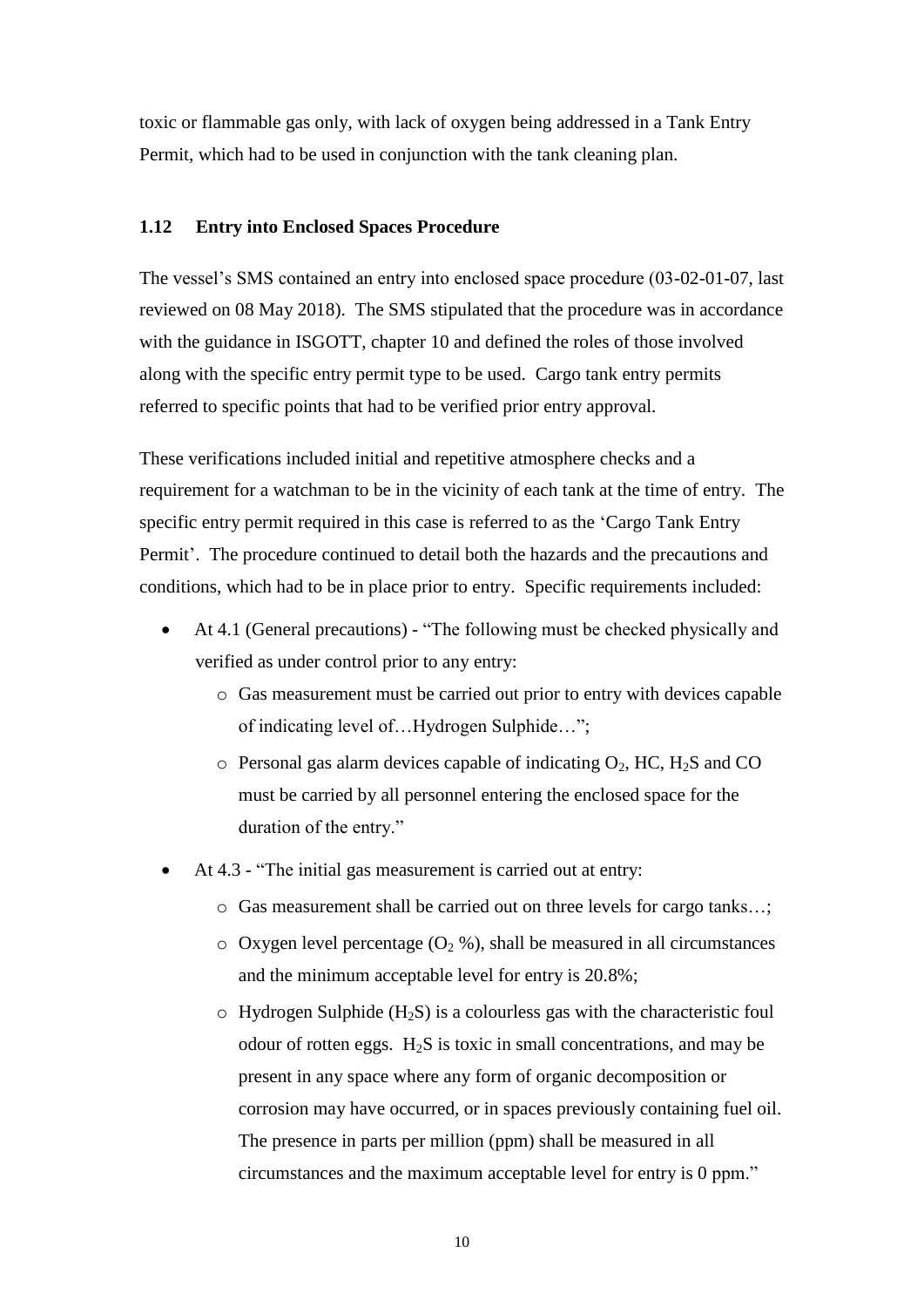A mandatory requirement to carry a personal gas detector was in place, along with repetitive atmosphere checks and communication with the watchman. The duties of the watchman were detailed and included the need to raise the alarm without delay for emergency and evacuation. An entry log was to be delivered to the duty officer in advance of anyone entering a tank. Every person entering the space had to report to the duty officer for log entry before entering. It was also clearly stated that no entry was allowed without informing the duty officer.

#### <span id="page-17-0"></span>**1.13 Cargo Tank Entry Permit**

The Tank Entry Permit was a four page document. The first two pages contained the identification of the cargo tanks, general precautions, space specific precautions, initial gas measurement, approval to enter and securing on completion sections, all of which had to be completed by a responsible officer, the master and the persons involved in the operation prior to entry. The last two pages allowed recording of regular atmosphere testing, at a frequency which had to be previously agreed when taking the cargo into consideration. An entry log had to be delivered to, and completed by the duty officer whenever a person entered a cargo tank listed in the Permit. The Permit had to be completed by hand in close proximity to the entry area.

The Permit also contained brief guidance including a statement under the watchman's duties and sign off section in bold type, "**The Watchman may NEVER enter the cargo tank.**" The Cargo Tank Entry Permit appeared to be in line with the IMO Recommendations for Entering Enclosed Spaces aboard Ships and ISGOTT, Chapter 10.

# <span id="page-17-1"></span>**1.14 Risk Assessment**

A standard general risk assessment and corrective actions were signed off by the crew involved in the cargo tank cleaning operations. The following task areas were covered in the assessment:

- Planning;
- Hot water handling;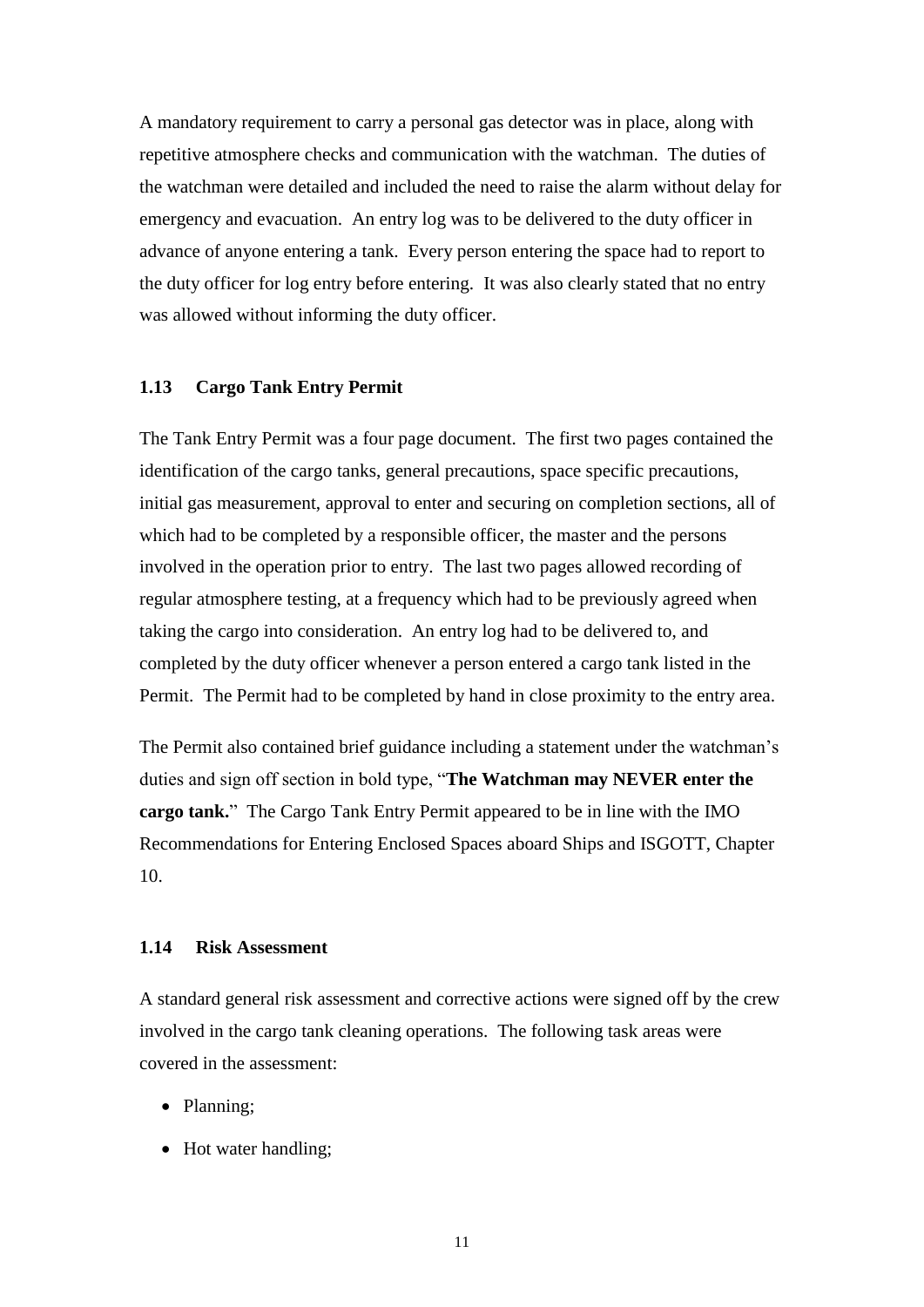- Pollution;
- Fatigue;
- Climbing up and down stairways / ladders, mopping and drying; and
- Hose connect and disconnect.

# <span id="page-18-0"></span>**1.15 Vessel Manning**

*Key Fighter*'s Minimum Safe Manning Certificate required 11 crew members. The vessel sailed from the port of Averøy with 14 crew members on board and satisfied the manning requirements of the relevant Statutory certification.

The master was 48 years old from Iceland. He had about 30 years of service at sea, with around half of that time as master on vessels managed by Fjord Shipping. At the time of the accident, he had been master of *Key Fighter* for about four years*.*

The Filipino chief officer was 42 years old. He had been at sea for 17 years, five years of which in the capacity of chief officer with Fjord Shipping. The second officer was also from the Philippines. He had spent about 10 years at sea with the last three years in the current rank with Fjord Shipping on *Key Fighter* and similar vessels. At the time of the accident, he was in charge of the navigational watch.

All the deck officers were familiar and experienced with this particular vessel and her recent trading pattern. They had been using Fjord Shipping's SMS for several years prior to the accident. The fatality injured crew members were an AB (who was a team leader and appeared to have been undertaking the actual cargo tank entry), and one painter, who had been assigned as the watchman<sup>3</sup> for the cargo tank cleaning operation.

The AB was a 42 year old Filipino national. He held a certificate for Ratings Forming Part of a Navigational Watch and had successfully completed both Basic and Advanced Training for Oil and Chemical Tanker Cargo Operations (IMO Model Course 1.01, 1.02 and 1.04). He had undergone a familiarisation programme upon

 $\overline{a}$ The watchman is stationed at the cargo tank hatch opening and is responsible for maintaining communication with the team leader during his entry into the cargo tank(s).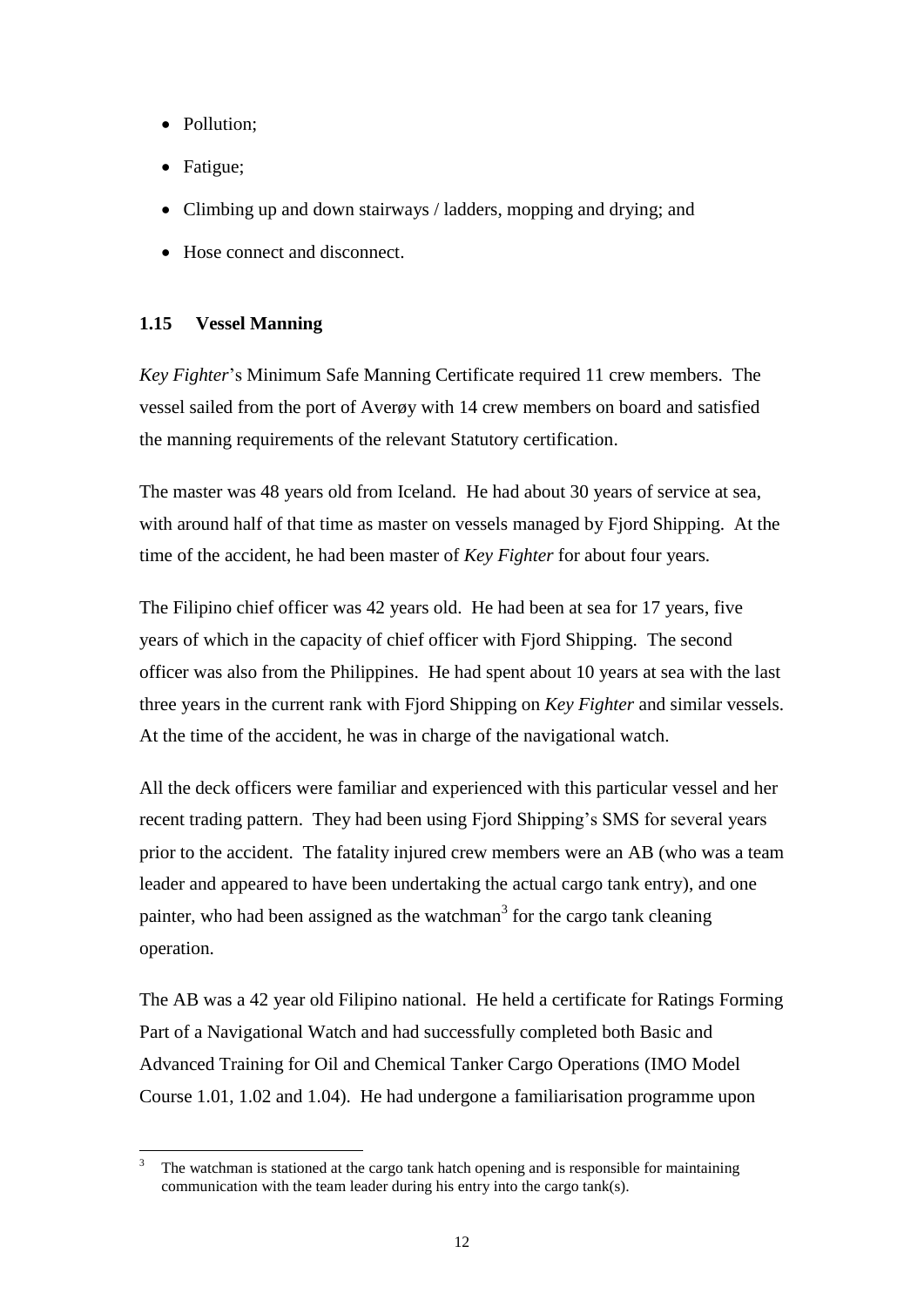joining the vessel on 29 August 2018. The AB had been working on this vessel for some time<sup>4</sup>. The AB was assigned the 12 to 4 bridge watch as a look-out. However, it was the custom for the AB to undertake cargo tank cleaning while the vessel was at sea, along with the vessel's pumpman.

The painter was a 76 year old Spanish national. He was qualified in accordance with the provisions of Regulation II/4 (support level-navigation) of the STCW Convention and trained for Oil, Chemical and Liquefied Gas Tanker Cargo Operations. He had undergone familiarisation training on 19 June 2018 and, similarly to the AB, had served on this vessel before and also with Fjord Shipping, for several years. The master stated that the painter had served in the position of a pumpman on the vessel in the preceding years. There was no specific job description for painter but he variously carried out duties of AB, bosun and also as a pumpman.

#### <span id="page-19-0"></span>**1.16 Weather Conditions**

The wind on 31 August 2018 was Southwest Beaufort Force 4, backing to South Force 6. The sea state was moderate. The air temperature was  $14^{\circ}$  C.

### <span id="page-19-1"></span>**1.17 Narrative**

 $\overline{a}$ 

*Key Fighter* sailed for Stavanger, Norway from Kaliningrad, Russia on 27 August 2018, with  $4,378$  m<sup>3</sup> of Rapeseed oil in cargo tanks nos. 2, 3, 4, 5, 6 and 7 (port and starboard).

She arrived at Stavanger on 29 August, and started discharging cargo from cargo tanks nos. 2 and 7 port and starboard. The following morning, a cargo tank entry permit was completed and cargo tanks nos. 2 and 7 (port and starboard) were swept clean by the crew. *Key Fighter* departed for Averøy, Norway at 1015 on 30 August. While at sea, cargo tanks nos. 2 and 7 port and starboard, were cleaned, drained and dry. The cleaning and discharge into the sea of tank washings were recorded in the Cargo Record Book.

<sup>4</sup> The master stated that regardless of their length of service, every time a returning seafarer joined the vessel they repeated the familiarisation program.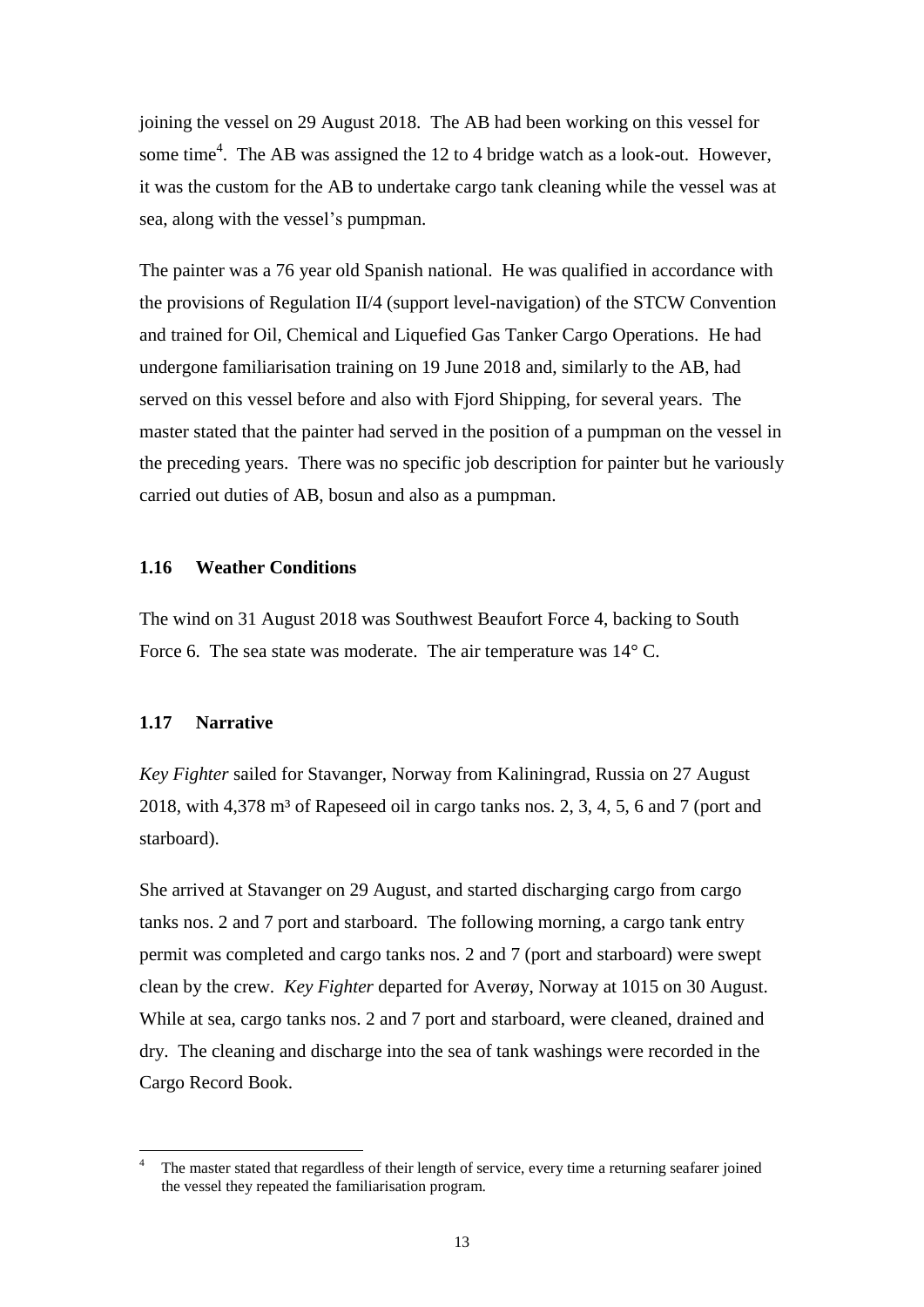At 0945, on 31 August, *Key Fighter* arrived at Averøy and moored alongside the chemical / oil tanker *Crude Passion*<sup>5</sup> (Figure 5). *Key Fighter* commenced discharge of the remaining Rapeseed oil from cargo tanks nos. 3, 4, 5 and 6 port and starboard. The cargo discharge was completed at 1945.



**Figure 5:** *Crude Passion* **moored at Averøy**

Information made available to the safety investigations indicated that while berthed alongside, 58 m<sup>3</sup> of slops<sup>6</sup> were transferred from *Crude Passion* to *Key Fighter*. The slops were pumped into 5 port cargo tank from the top<sup>7</sup>. The chief officer stated that he had been advised by the master of *Crude Passion* that the slops contained mixed wash water of vegetable oils. *Key Fighter* neither received documentary information on the slops nor did the vessel record any details of the transfer of this slop in the deck logbook and / or Cargo Record Book. During loading of the slops, several of the crew members stated that they noticed a 'rotten egg' smell coming from the slops. In fact, it was mentioned that on this occasion, the smell was awful and he had attributed it to  $H<sub>2</sub>S$  gas.

While the vessel was in port, cargo tanks nos. 4 and 6 port and starboard were swept clean by the crew. A cargo tank entry permit was put in place with the record of entry, indicating that there were persons inside these cargo tanks between 1619 and

<sup>5</sup> *Crude Passion* (IMO 9010917) is an 8,000 DWT, Norwegian flag vessel, used as an additional cargo storage unit for the cargo terminal.

<sup>&</sup>lt;sup>6</sup> Slops refers to a mixture of water and cargo residue, which remains on board after tank cleaning.

 $\frac{7}{10}$  Loading through the deck openings by means of portable hose.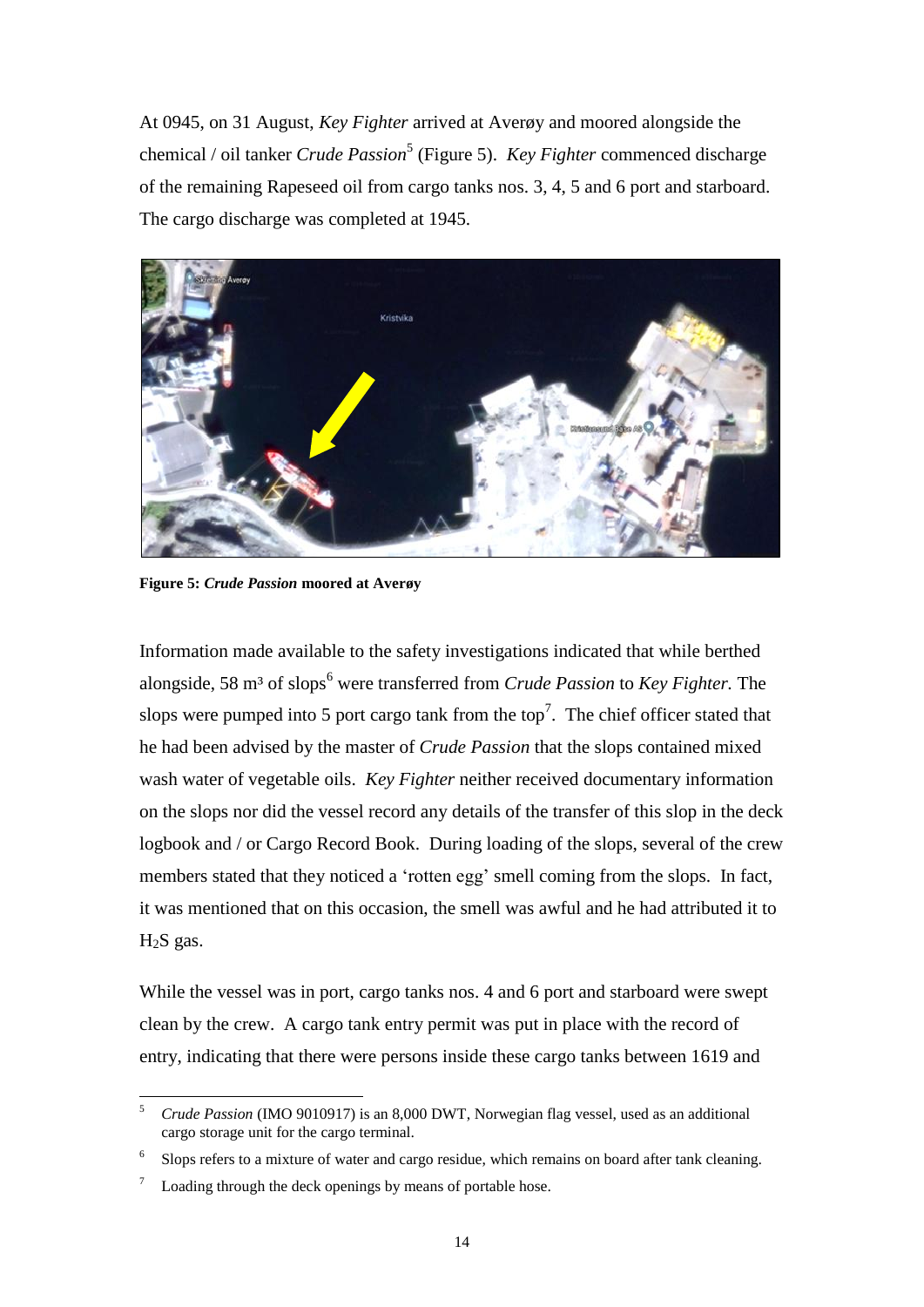1935. However, part 5 of the permit neither had the completion of operation closed nor was it signed by a responsible officer.

#### At 2000, *Key Fighter* departed Averøy for Erith, UK.

Cargo tank cleaning commenced at 2248 while the vessel was on passage. The cleaning operation was undertaken by one AB and the painter. The chief officer, who was responsible for cargo tank cleaning operations, handed over the navigational watch to the second officer at midnight and proceeded to the CCR to enquire on the progress made. The AB also handed over the watch, with the 2000 to 2400 AB being relieved by the oncoming 0000 to 0400 watch AB.

The chief officer stated that on arrival in the CCR, he noticed that the washing and cleaning of cargo tanks nos. 3 port and starboard had been completed and that washing of cargo tank no. 5 port had already started at 2340. He stated that he had advised the AB and the painter to be very careful with the entry into cargo tank no. 5 port, due to the 'rotten egg' smell reported earlier. He recalled that he had also requested that the cargo tank is well ventilated, to keep the bridge informed and use personal gas detectors. He wrote down these instructions on a sheet of paper, which was left in the CCR, and then went to bed.

In the meantime, the second officer remained alone on the bridge. He confirmed that from the bridge, he could see the floodlit deck area and the cargo tank entry lids, including those fitted on cargo tank no. 5 port. However, he neither saw the watch changeover nor any crew member on deck; he actually assumed that if there was no one to be seen on deck, then everyone must be in the CCR. During the duration of his watch, there were no communication checks between the bridge and the cargo tank cleaning team. Moreover, the section in the cargo tank entry permit was filled neither with cargo tank entry nor exit details for the remaining time of the navigational watch.

At about 0405, the 0400 to 0800 AB arrived on deck at the changeover of watch. Upon looking into cargo tank no. 5 port, he found the AB and the painter lying inside. He alerted the second officer on the bridge, who raised the alarm. By 0409, the master and the chief officer were in attendance and a rescue operation was commenced, using self-contained breathing apparatus, a tripod and the harnesses. The chief officer and the pumpman eventually entered inside the cargo tank and, after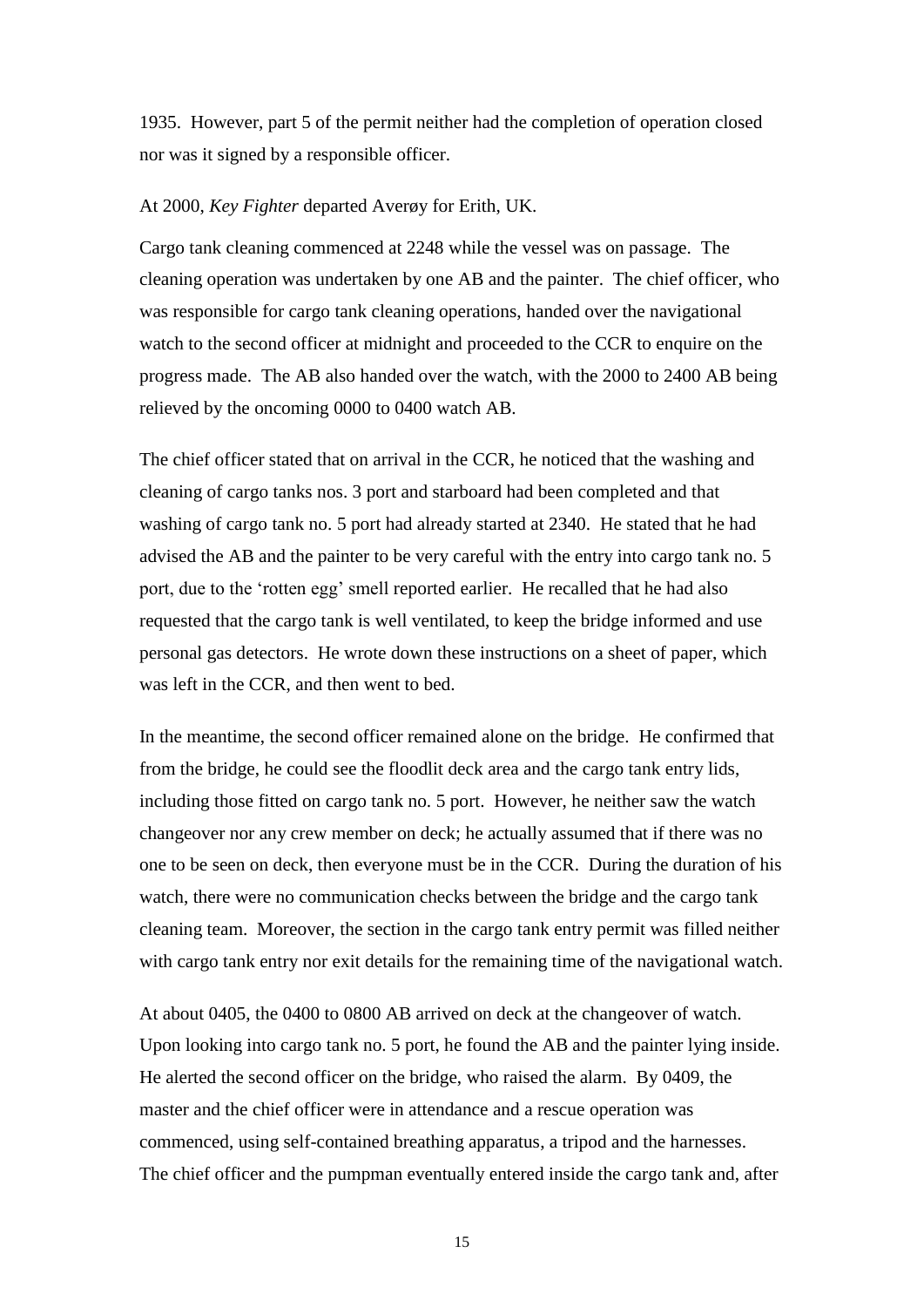a rapid examination, elected to rescue the AB first who appeared to have clear signs of life.

By 0431, the AB was recovered to deck, followed by the painter at about 0444. Both crew members were administered first aid. By this time, the vessel had altered course toward Måløy, Norway. The Norwegian authorities were contacted by the vessel at 0439. A helicopter was dispatched to airlift the two casualties from the vessel. The helicopter arrived on scene at 0529, picked up both casualties and departed for a Norwegian hospital at 0539.

At 0550, the cargo tank no.5 port atmosphere was tested by the chief officer. The readings obtained were:

LEL: 0%;  $O_2$ : 20.9%; CO: 0 ppm; and  $H_2S: 4 ppm.$ 

The vessel proceeded to Måløy, where she was alongside at 0705 on the same day. The master was later informed that both crew members had succumbed to their injuries.

### <span id="page-22-0"></span>**1.18 Hazards of H2S**

H2S is a flammable, poisonous gas with a characteristic odour of rotten eggs. It can be generated in nature whenever organic material containing sulphur is present and oxygen is depleted, although it is difficult to predict the rate of gas emission from biological process although it can rapidly reach dangerous levels. The gas is heavier than air and tends to accumulate at the bottom of poorly ventilated spaces. The pungent nature of the gas can be sensed at low concentrations in air. However, at low continuous exposure or at high concentrations, a person loses his ability to smell the gas and one cannot rely on it to indicate the continuing presence of  $H_2S$ . The health effects of gas vary, depending on the level and duration of exposure. A level of  $H_2S$ at or above 100 ppm is immediately dangerous to life and health.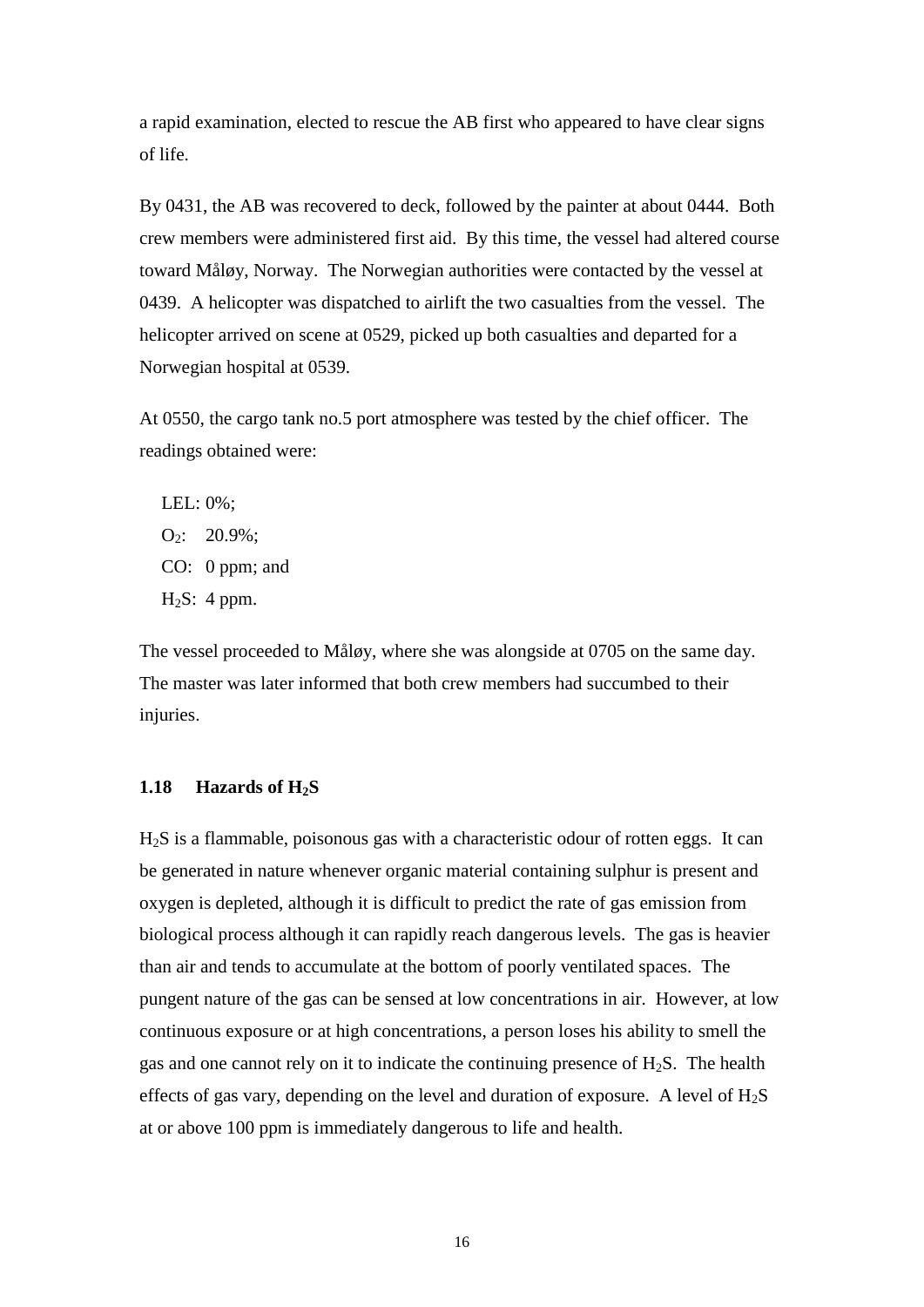This gas is well described in ISGOTT Chapter 2, which contains extensive guidance on H2S, including the hazards and mitigations. Additionally, the vessel's SMS procedure for entry into enclosed spaces contains warnings and guidance, including a requirement for the atmospheric level of  $H_2S$  to be zero ppm before tank entry is permitted.

The Permissible Exposure Limit (PEL) of  $H_2S$  expressed as a Time Weighted Average (TWA) is 10 ppm. The effects of the gas at concentrations in air in excess of the TWA is shown in Table 1, which is re-produced from the ISGOTT Manual.

| $H2S$ Concentration<br>(ppm by volume in air) | <b>Effects</b>                                                                                                               |
|-----------------------------------------------|------------------------------------------------------------------------------------------------------------------------------|
| $50 - 100$                                    | Eye and respiratory tract irritation after exposure of one hour.                                                             |
| $200 - 300$                                   | Marked eye and respiratory tract irritation after exposure of one<br>hour                                                    |
| $500 - 700$                                   | Dizziness, headache, nausea etc. within 15 minutes, loss of<br>consciousness and possible death after 30-60 minutes exposure |
| $700 - 900$                                   | Rapid unconsciousness, death occurring a few minutes later.                                                                  |
| $1,000 - 2,000$                               | Instantaneous collapse and cessation of breathing.                                                                           |

**Table 1: Typical effects of exposure to hydrogen sulphide (H2S)**

Note: Persons over exposed to H<sub>2</sub>S vapour should be removed to clean air as soon as possible. The adverse effects of  $H_2S$  can be reversed and the probability of saving the person's life improved if prompt action is taken.

# <span id="page-23-0"></span>**1.19 Cause of Death**

The autopsy results confirmed that neither drugs nor alcohol were contributing factors to the accident.

Both the deceased seafarers had serious injuries compatible with a fall from a considerable height. The distance from the access hatch to the cargo tank top inside no. 5 port was 10.0 m. It was considered unlikely that both crew members would have fallen in a similar manner without the presence of additional factors. The MSIU was informed that *post mortem* tests could not confirm the presence of H2S gas. The injuries may have been fatal, but taking into consideration the circumstances of the accident, the autopsy report did not exclude that the cause of death could have been either H<sub>2</sub>S gas intoxication or suffocation due to lack of  $O_2$ .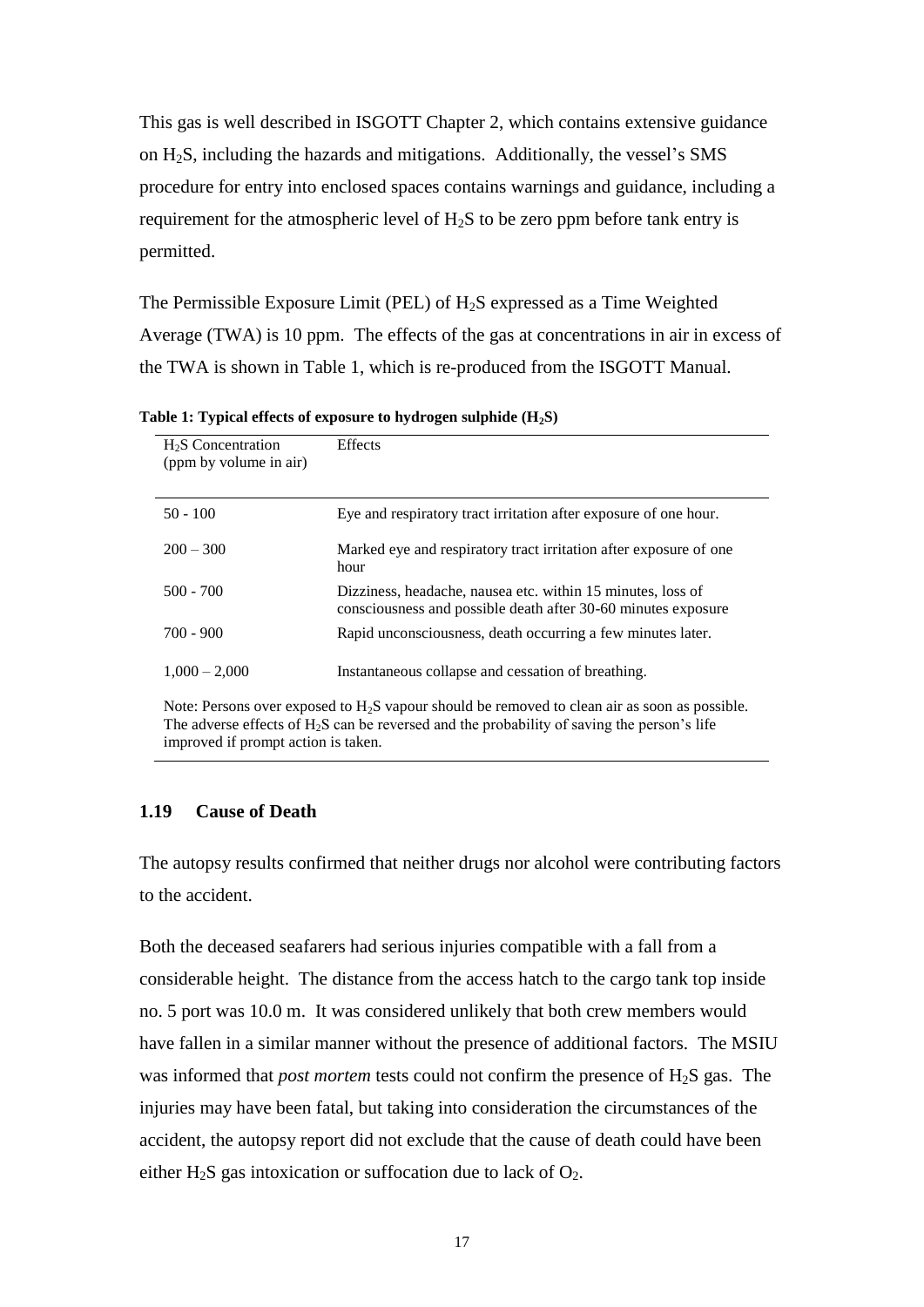# <span id="page-24-0"></span>**2 ANALYSIS**

# <span id="page-24-1"></span>**2.1 Purpose**

The purpose of a marine safety investigation is to determine the circumstances and safety factors of the accident as a basis for making recommendations, to prevent further marine casualties or incidents from occurring in the future.

# <span id="page-24-2"></span>**2.2 Fatigue**

According to the ship's Watch Arrangement Schedule, both the chief officer and the second officer worked within their 12-hour watch (6 on / 6 off) system. The deceased AB kept a four hour watch (4-on / 8-off) and attended mooring operations outside his assigned watch hours. The master worked between 0800 and 1800, and as a PEC holder, he piloted the vessel within the Norwegian waters. The painter worked during the day, seldom exceeding 11 hours in any 24 hour period. Analysis of the record of rest hours of the crew members involved in the cargo tank cleaning operations indicated that the documents were in compliance with the MLC and STCW Convention requirements $8$ .

### <span id="page-24-3"></span>**2.3 Medical Fitness**

Maltese Legislation<sup>9</sup> requires "...a medical certificate issued in accordance with the medical standards of the STCW Convention, or a medical certificate meeting in substance the same requirements for seafarers not covered by the STCW Convention...". The fatally injured AB held a valid STCW medical certificate issued in the Philippines. The painter was medically examined in accordance with Oil and Gas UK Guidelines (UKOG) and was declared fit for unrestricted offshore work.

<sup>8</sup> <sup>8</sup> The master stated that *Key Fighter* carried a deck officer (a third officer) less than other vessels in the fleet. He claimed that this did not allow the crew members to keep an eye on the crew engaged in the cargo tank cleaning operations.

<sup>9</sup> Subsidiary Legislation 234.51 - Merchant Shipping (Maritime Labour Convention) Rules, regulation 16.2.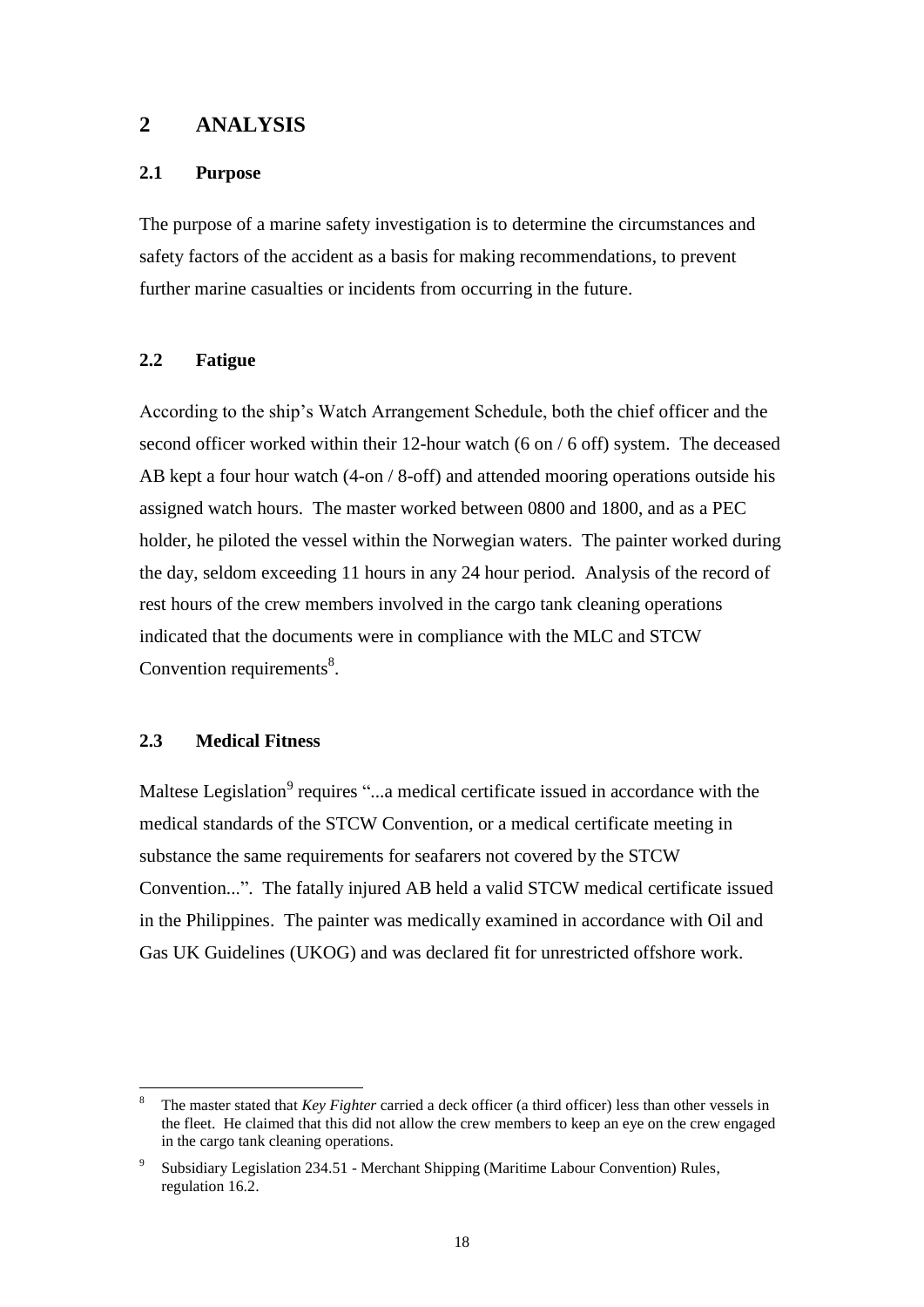#### <span id="page-25-0"></span>**2.4 Loading of Slops**

Interviews on board established that loading of slops was a regular event at Averøy, having taken place many times previously. However, no evidence was found on board, to confirm authorisation to Key Fighter to transport slops. There were no management guidelines and its carriage were not authorised in the vessel's Certificate of Fitness. The Company also advised that it was not aware of this practice. There were no slop specific  $MSDS<sup>10</sup>$  and noxious liquid substances (NLS) in the slop were no available to the vessel.

Moreover, the loading of slop and its discharge at sea was not recorded in the Cargo Record Book. No reasonable explanation was provided by the master and it would appear that the pungent smell was an accepted element of these slops $\mathbf{1}^{\prime}$ . Indeed, the MSIU was informed that on this occasion, it was noticed that the smell was strong and this was attributed to H2S gas. Nonetheless, the operations had not been terminated and the alert on the gas detector did not alarm the crew members; the reading on the gas detector had not been recorded in the logbook.

#### <span id="page-25-1"></span>**2.5 Internal Audit**

On 01 June 2018, Fjord Shipping conducted an internal ISM audit in Skagen, Denmark under ship operating conditions. The audit started with a physical inspection of the vessel and the crew working practices to assess the effectiveness of the SMS. Audit records indicated that the loading of slop was neither raised by the master nor identified during the audit.

# <span id="page-25-2"></span>**2.6 Cargo Tank Cleaning Practices on Board**

#### <span id="page-25-3"></span>**2.6.1 Vessel SMS procedures**

The Company's SMS contained appropriate and extensive guidance in several areas of tank washing operations to ensure cargo tanks are made safe for entry. Each stage

<sup>&</sup>lt;sup>10</sup> *Key Fighter's P&A Manual required that if any of the noxious liquid substances (NLS) were not* categorized as X, Y, Z or OS (other substance), no transport was allowed.

<sup>&</sup>lt;sup>11</sup> During the safety investigation, *Key Fighter's* managers provided MSDS of Cameline Seed Oil, Rapeseed Oil and Fish Oil acquired from *Crude Passion*.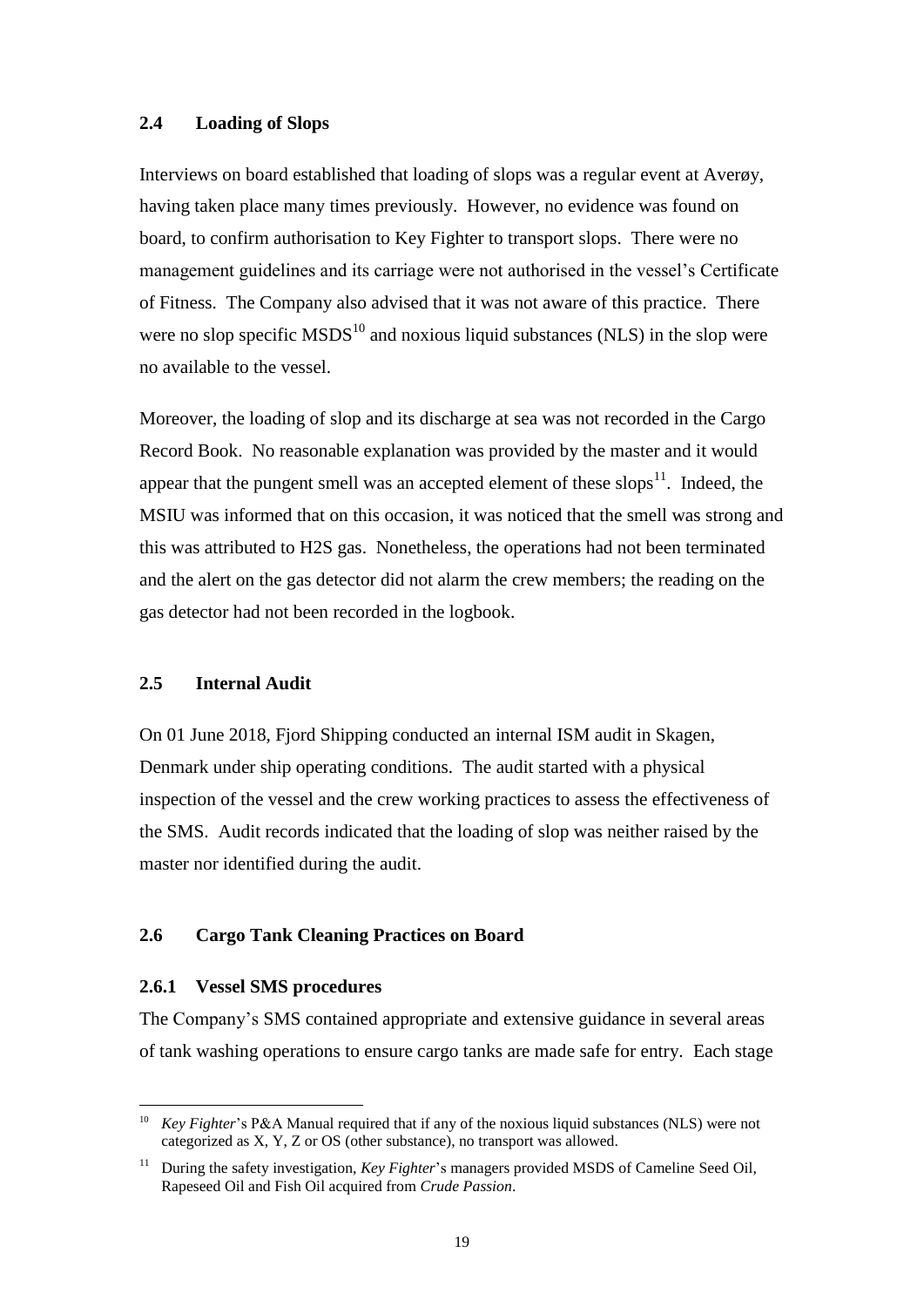of the SMS procedures for washing, ventilation, and cargo tank entry allowed for reinforcement of the hazards and mitigation measures. The tank entry procedure and the tank entry permit were in line with IMO recommendations and the guidance offered in ISGOTT Chapter 10.

There were several points in the SMS and tank entry permit where specific requirements were highlighted, including mandatory use of personal gas detectors, the regular verification of tank atmosphere, and the reporting of entry and exit times to the duty officer. It was a requirement for persons to verify that all parts of the permit were completed to his satisfaction before entering the tank. A watchman had to be present at the entry point of the cargo tank and regular communication with the person inside the cargo tank had to be maintained.

In order to provide the crew with clear instructions on cargo tank cleaning and ventilation, a cargo tank cleaning plan had to be prepared by the chief officer. The plan, outlining method of washing and ventilation for each cargo tank, had to be prepared in advance and distributed to the crew during a pre-cleaning meeting to ensure that duty officers and crew members were aware of all hazards and safety precautions.

### <span id="page-26-0"></span>**2.6.2 Tank cleaning and ventilation plan**

On 30 August, a day before her arrival at Averøy, the chief officer prepared a Tank Cleaning and Ventilation Plan. On page 1 of the Plan, cargo tanks nos. 3, 4, 5 and 6 were identified free of flammable, toxic or corrosive hazard with ' $N/A$ <sup>, 12</sup> being entered against these tanks. This was in line with the Rapeseed oil cargo MSDS, which specified that the product had a flashpoint above 225 °C and was not toxic. On page 3 (gas measurement), cargo tank no. 5 port, which was classified with cargo residues of Rapeseed oil and vegetable oil slop water, the entry under flammable or toxic gas was left blank (unqualified), indicating atmosphere measurements during tank washing of cargo tank no. 5 port. However, during the course of this safety investigation, no record of pre-cleaning meetings were found on board, and it could not be established whether the atmosphere testing of cargo tank no. 5 port was discussed during toolbox talks, given that no readings were taken by the crew during cargo tank washing.

 $\overline{a}$ 

 $12$  Not applicable.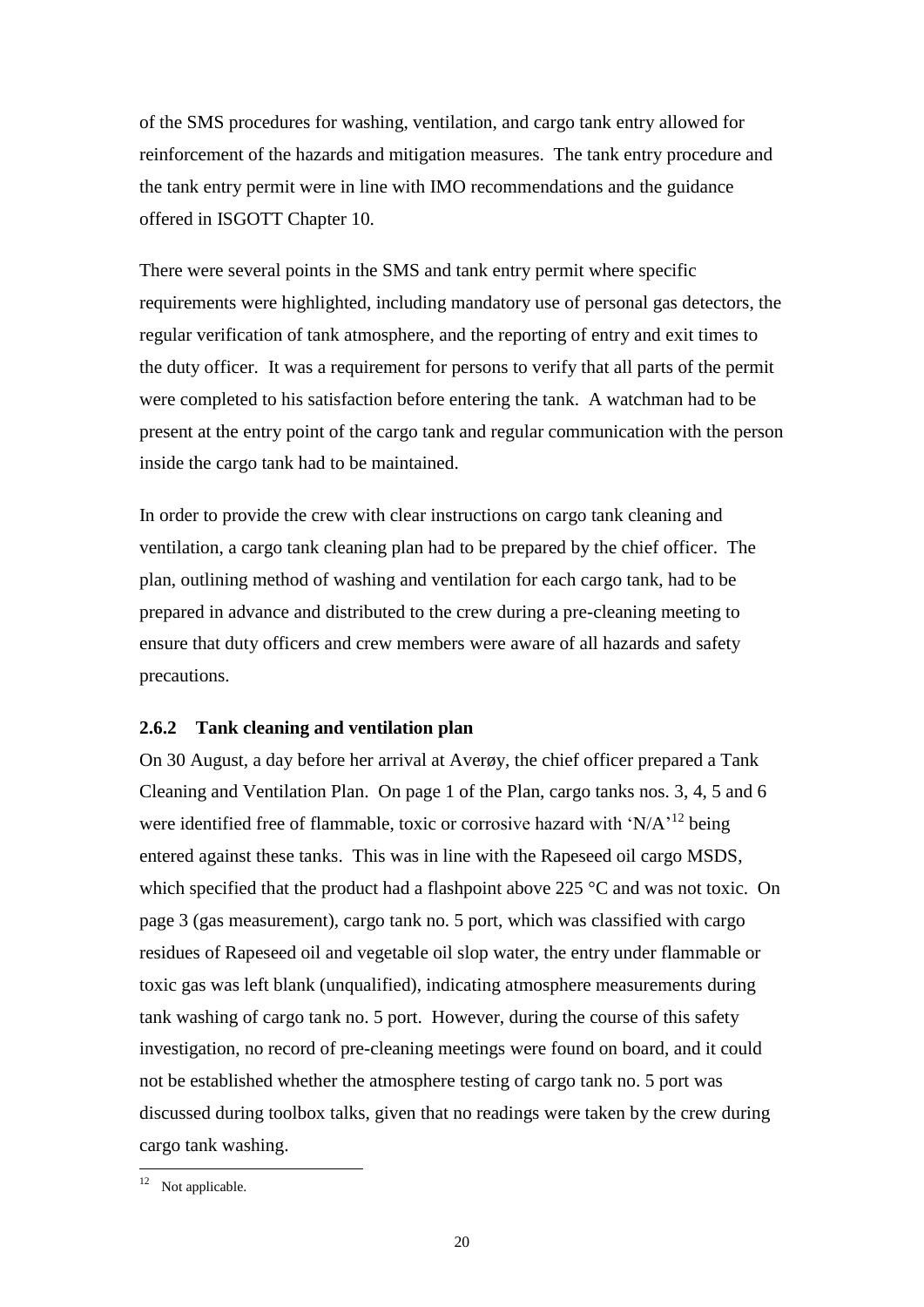#### <span id="page-27-0"></span>**2.6.3 Risk assessment**

The general risk assessment and mitigating measures for the cargo tank cleaning operation attached to the cargo tank and ventilation plan were in line with the practice maintained on board during previous occasions. However, this document did not list any precautionary measures for  $H_2S$  gas. Moreover, it was noticed that the risk assessment document was dated 01 September 2018 (a day after the cargo tank washing operations had started), and was signed neither by the AB nor the painter. The safety investigation could not determine whether the risk assessment document was actually sighted by the two crew members involved, given that their signature was missing.

#### <span id="page-27-1"></span>**2.6.4 Tank washing**

*Key Fighter* was provided with the MSDS for Rapeseed oil at Kaliningrad. This document did not contain details on the washing procedures for this specific cargo. However, the Tank Cleaning and Ventilation Plan provided step-by-step details of the cleaning operation:

- One hour hot sea water at 70 °C;
- 15 minutes fresh water rinse at ambient temperature; and
- Six hours fixed ventilation for gas freeing.

Accordingly, the plan would require a total washing time of one hour 15 minutes, followed by six hours of fixed ventilation giving seven hours 15 minutes total time.

After leaving Averøy, *Key Fighter* commenced washing cargo tanks nos. 3 port and starboard at 2248, and had completed the cleaning some 52 minutes later, at 2340. It was evident that the washing plan for these cargo tanks had not been strictly followed. The fact that the cargo tank entry permit for mopping and drying was not available on board suggested that the crew members either had not entered the cargo tank or if they did, this may have been done without the entry permit in place.

The MSIU was informed that since the vessel had been carrying mainly vegetable oil cargoes for some months, cargo tank cleaning was not required to be extensive due to the compatibility of the grades being carried. This was also extended to the verification of cleanliness by cargo tank entry, which had been achieved with only a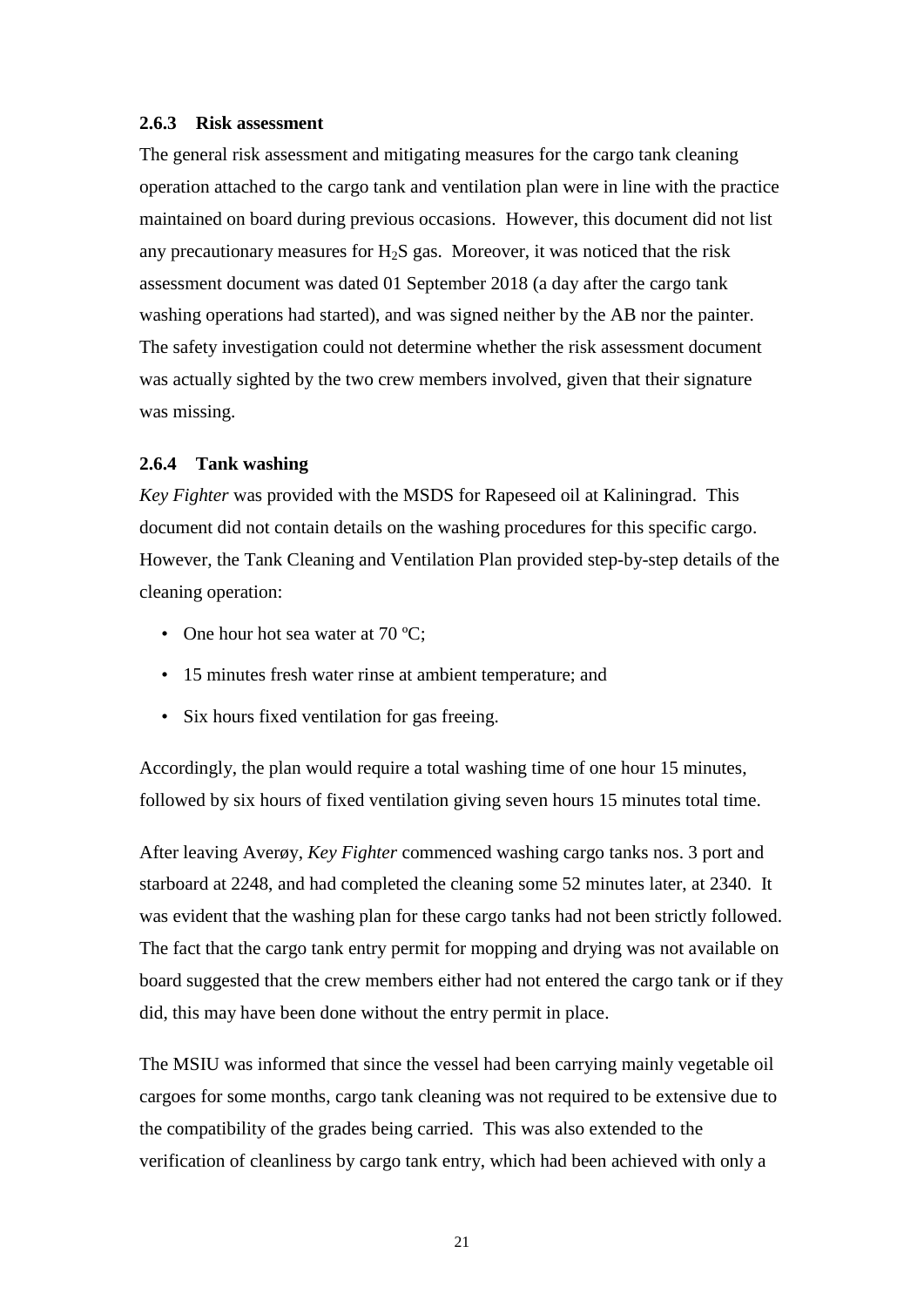very brief check of the cargo tank condition, once washing had been carried out. This practice was further assisted by the non-toxic and non-flammable nature of these cargoes, allowing a 'quick' access to the cargo tanks.

Moreover, the completed records that were found on board, contained several inconsistencies. The chief officer reported that washing of cargo tank no. 5 port was underway at midnight when he made his way to the CCR. However, it was not possible for the MSIU to determine the duration of the washing of cargo tank no. 5 port and whether any toxic or flammable gas was measured during the washing. During crew interviews, it was stated that on discovery of the casualties, at about 0400, the washing of cargo tank no. 4 port had been left running. This cargo tank was already recorded as being cleaned and completed prior to departing Averøy. Hence, it was not clear as to why this cargo tank was being washed and cleaned again. Entries made in the Cargo Record Book, between hours of 2300 and 0400, also did not tally with the actual work that was done during this period.

### <span id="page-28-0"></span>**2.6.5 Ventilation**

According to the Tank Cleaning and Ventilation Plan, each cargo tank required six hours of ventilation by fixed fans. On discovery of the AB and painter inside cargo tank no. 5 port, a single portable fan was found running on the deck. The plastic fan's extension hose, which would have been placed inside the cargo tank through the access hatch, was entirely on deck. This must have been withdrawn from the access hatch to allow entry inside the cargo tank. It was clear that fixed ventilation had not been in used for cargo tank no. 5 port.

Given that the crew members involved had not signed the plan as prepared by the chief officer, the safety investigation did not exclude the possibility that the fixed ventilation had not been used for other cargo tanks as well. Data collected from the ship revealed that the fixed ventilation system on the vessel had not been in use for some time. Because of the non-toxic and non-flammable nature of the cargoes, which the vessel had been carrying for some time, the portable fan was considered sufficient by the crew. At the time, the crew had little concern on oxygen depletion inside the cargo tanks, due to the nature of the vegetable oils cargo and given that the cargo tank full to empty discharge a few hour previously. Rather than for oxygen enrichment,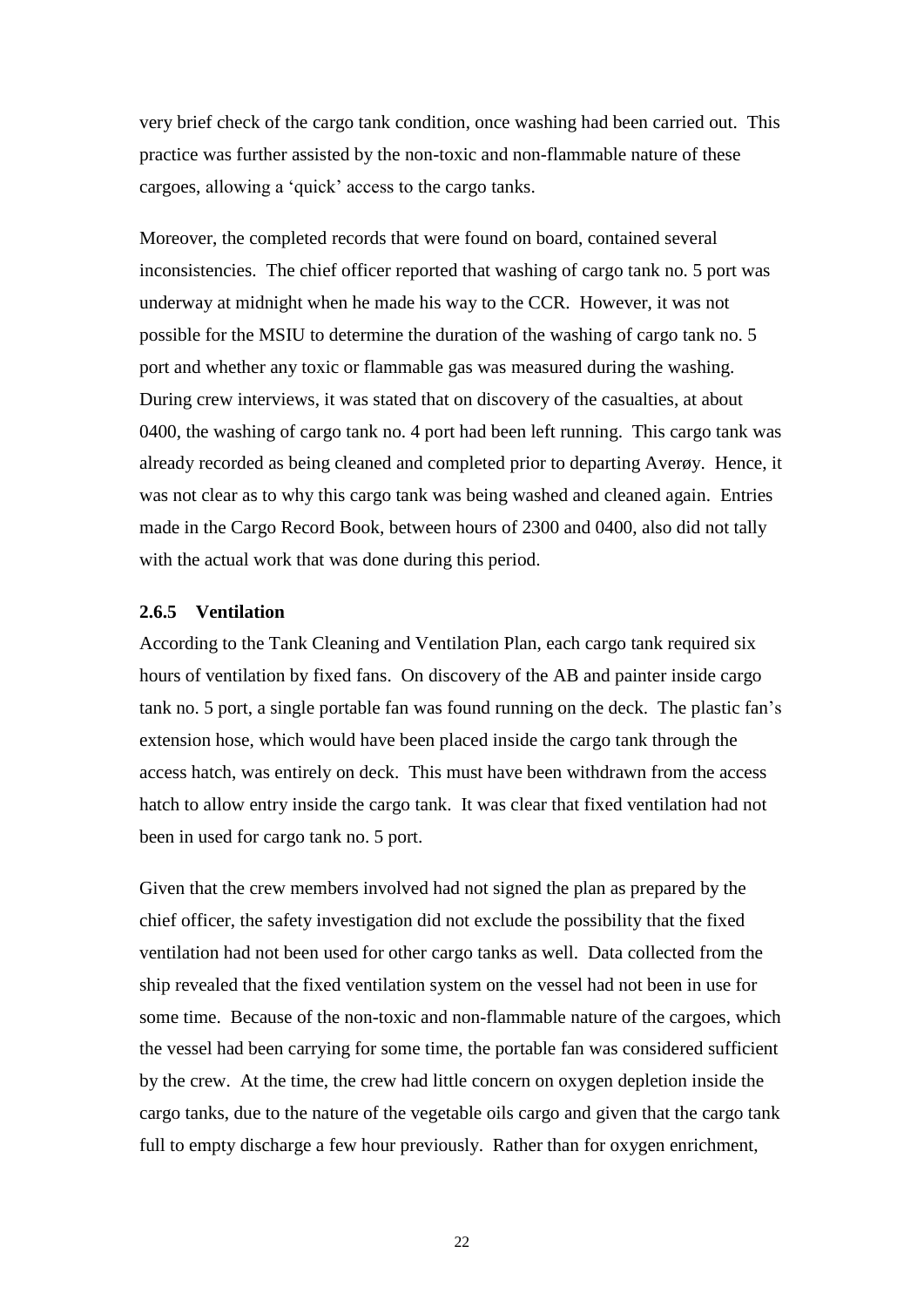the portable fan was primarily being used to lower the excessive air temperature, following the hot water wash and therefore to allow entry.

#### <span id="page-29-0"></span>**2.6.6 Tank entry permit**

Caro tank entry permits for the sweeping of Rapeseed oil in cargo tanks nos. 3 and 5 (after discharge at Averøy), were not available on board. Similarly, no permits were available for the mopping and drying of cargo tanks after washing and ventilation operations had been completed. One permit, dated 01September 2018, was submitted to the safety investigation with respect to the inspection of cargo tank no. 5 port.

For the measurement of tank atmosphere, *Key Fighter* carried four portable gas detectors, three for personal use when in an enclosed space. The fourth one was used with an extension hose for initial gas measurement. These were functional and mandatory for use by any person entering a cargo tank. The chief officer stated that he instructed both the AB and the painter verbally and in writing, to use personal gas detector and ventilate cargo tank no. 5 port until safe for entry. However, both the AB and the painter were not wearing their personal gas detectors when they were found inside the cargo tank.

The cargo tank entry permit, which was valid for entry between 0000 and 0400 (01 September) had been approved by the master for entry without the initial readings of oxygen or toxic gas being recorded. The chief officer was available neither on deck nor in the CCR. Moreover, this permit was not signed by the AB and the painter, actually suggesting that they may have not been aware of this document before they entered the tank.

#### <span id="page-29-1"></span>**2.6.7 Cargo tank entry log**

It was a requirement in the cargo tank entry permit that the entry log section was to be placed with the duty officer on the bridge and completed by him on each entry and exit of the crew members. The information available to the safety investigation did not indicate that this had occurred. The entry log was retained in the CCR and for the duration of the 0000 to 0400 watch, no communication was established (or at least apparently attempted) between the crew members washing the cargo tank and the second officer on the bridge. No entries were made in the cargo tank entry log, which remained attached to the cargo tank entry permit.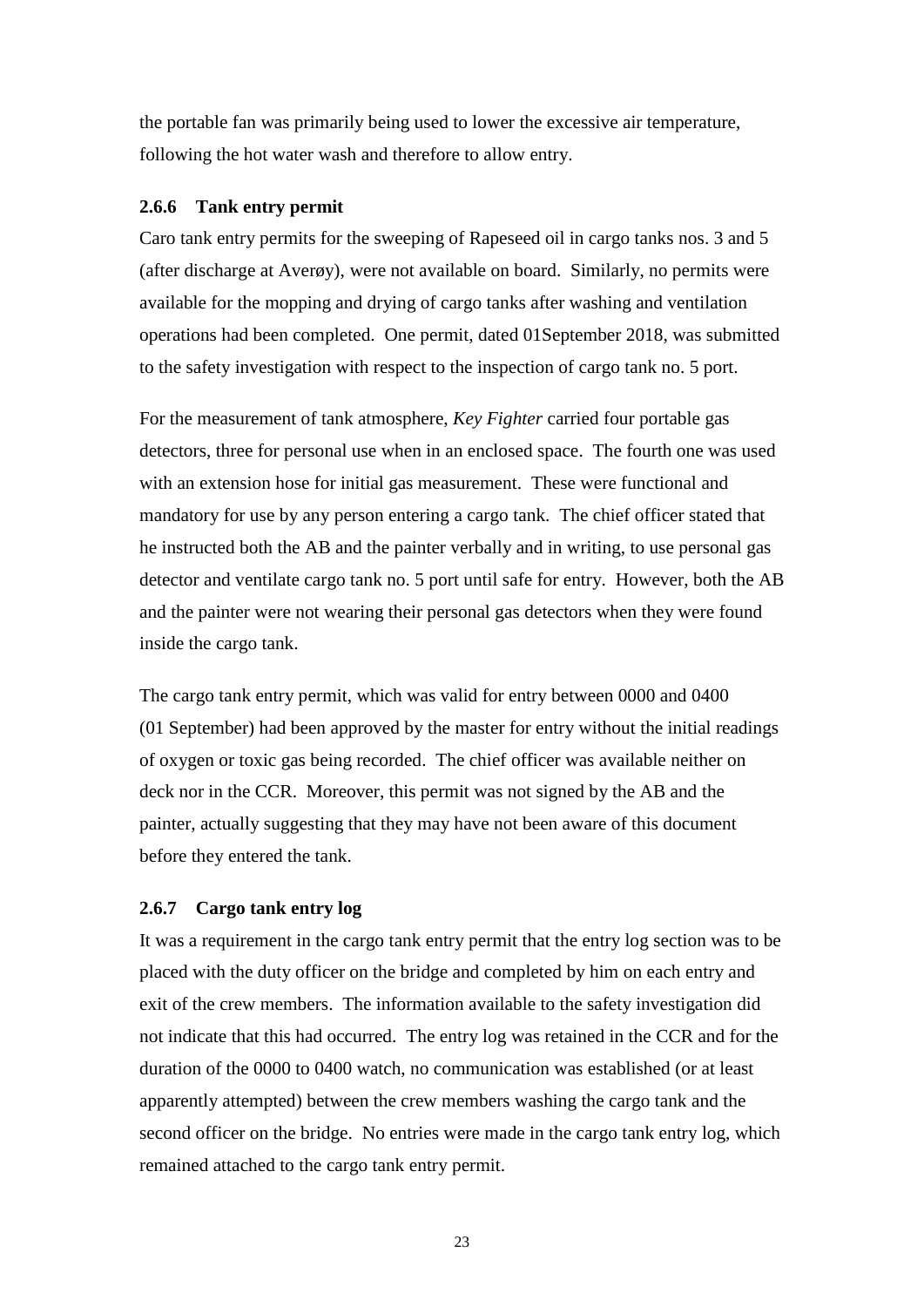### <span id="page-30-0"></span>**2.6.8 Cargo tank lighting**

In addition to the personal headlight, the SMS recommended pneumatically powered lights for a satisfactory level of illumination inside the cargo tank. At the time of the accident, pneumatically powered lights were not available on board. Although, the deck lights had been switched on, it was unlikely that they provided adequate lighting inside the cargo tank and may have even created a shadow to the person entering the cargo tank. Considering the circumstances and events, it was possible that the personal headlight may have not provided sufficient illumination to detect the slippery nature of clingage<sup>13</sup> from Rapeseed oil and / or slop, set on the cargo tank access ladder, the likelihood of which, was not excluded by the MSIU.

# <span id="page-30-1"></span>**2.7 Crew Members' Entry into Cargo Tank No. 5 Port**

Contemporary academic research in safety science suggest possible reasons for crew members not following established safety management procedures. Although the research setting is not necessarily the maritime domain, the findings may be nonetheless transposed to this domain.

The reasons are several and go beyond (and discredit) mere negligence, recklessness or cutting of safety corners. One main reason is the different perceptions of workplace safety, which managers ashore and crew members on board may have. Such discrepancies may actually lead to a gap between actions which are perceived to be needed and the actual actions taken on board.

The practice of loading slops from one vessel to another was a process which did not happen once. The 'routine' *per se*, and the related success (in terms of achievable goals) may have led to informal ways on how to complete the job – thereby becoming a routine 'non-conformity' over time. This would have equated to a drift into failure and the 'problem' *versus* 'normal work' actually becomes blurred.

Although there were no other crew members on the main deck, it was not excluded that before accessing the cargo tank, the crew members would have carried out some assessment – even if in the form of an informal discussion between the two and without any written documentation whatsoever.

 $\overline{a}$ 

 $13$  Oil remaining on the internal surfaces of cargo tanks.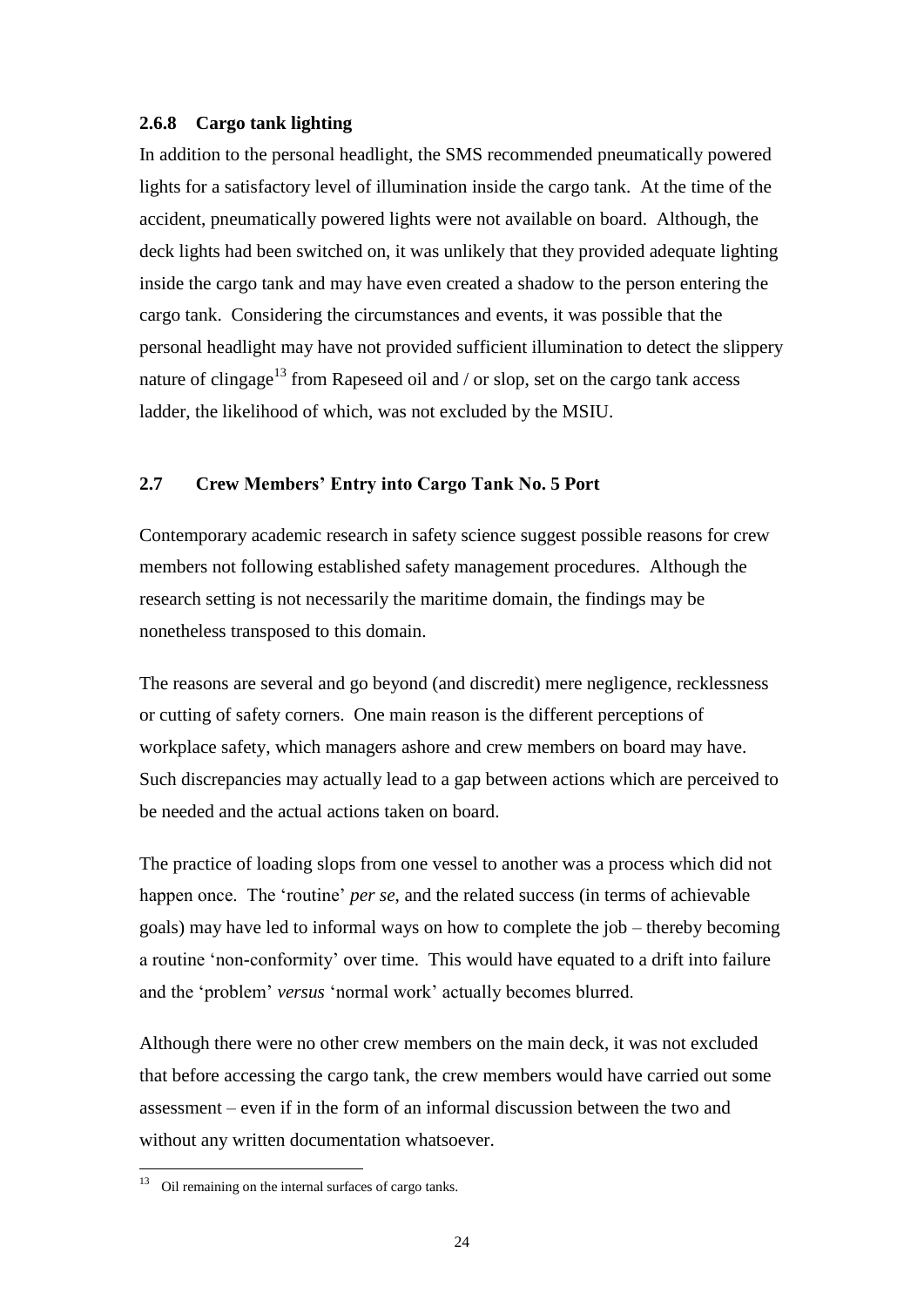### Given that:

- 1. this was not the first instance where crew members accessed cargo tanks;
- 2. past events / occasions were successfully completed by the crew members with a positive outcome;
- 3. the crew members involved could relate the characteristics of this entry with the characteristics of previous entries; and
- 4. no disconfirming cues where being received by the crew members which would have suggested not to access the cargo tank,

the decision to access the cargo tank was not rejected.

# <span id="page-31-0"></span>**2.8 Bridge Manning**

### Rule 5 of the COLREGs states that:

Every vessel shall at all times maintain a proper look-out by sight and hearing as well as by all available means appropriate in the prevailing circumstances and conditions so as to make a full appraisal of the situation and of the risk of collision.

Section A-VIII/2 part 4-1 of STCW 2010 (as amended) describes the principles to be observed in keeping a navigational watch. It further emphasises the requirements of Rule 5, and explains that look-out shall serve the purpose of maintaining a continuous state of vigilance by sight and hearing by all available means. A look-out person forming part of a navigational watch must also satisfy the mandatory minimum qualifications of the STCW Code. During the course of this safety investigation, it was found that in practice, a crew member designated for look-out duties was routinely sent on deck for cargo tank cleaning operations, even during hours of darkness.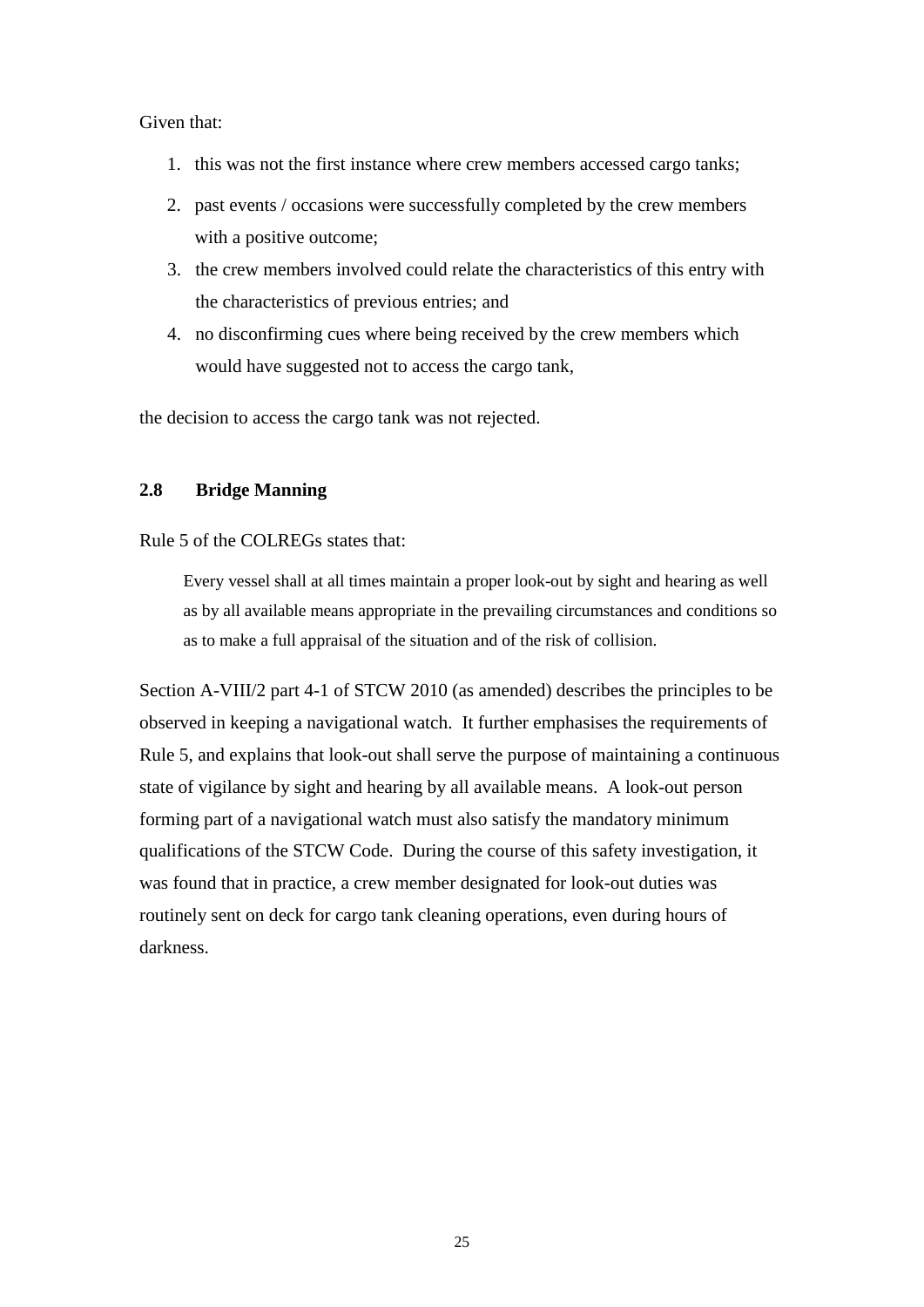# **THE FOLLOWING CONCLUSIONS AND SAFETY ACTIONS SHALL IN NO CASE CREATE A PRESUMPTION OF BLAME OR LIABILITY. NEITHER ARE THEY LISTED IN ANY ORDER OF PRIORITY.**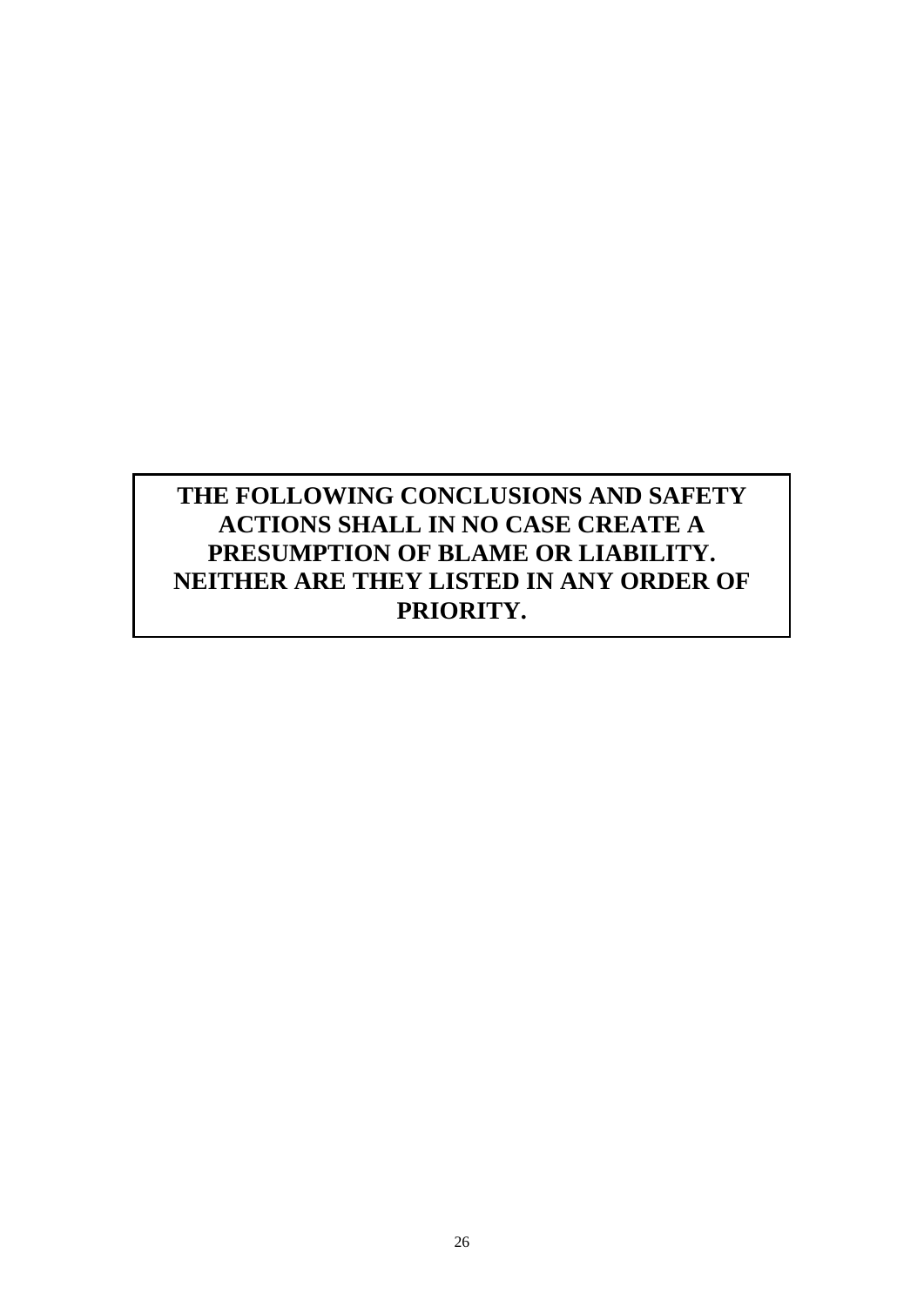# <span id="page-33-0"></span>**3 CONCLUSIONS**

Findings and safety factors are not listed in any order of priority.

# <span id="page-33-1"></span>**3.1 Immediate Safety Factor**

.1 The immediate cause of the accident was a fall from a height which led to fatal injuries.

# <span id="page-33-2"></span>**3.2 Latent Conditions and other Safety Factors**

- .1 There were neither management directions nor guidelines available for the loading of slops;
- .2 *Key Fighter* undertook to receive a considerable amount of slop from *Crude Passion* without slop specific MSDS and without management directions or guidelines;
- .3 Audit records indicated that the loading of slop was neither raised by the master nor identified during the audit;
- .4 There were no records of pre-cleaning meeting and it is likely that the atmosphere monitoring of cargo tank no. 5 port during the cleaning process was not addressed in the toolbox talk;
- .5 There was no effective supervision of the cargo tank cleaning and ventilation operations / on-going atmosphere monitoring for toxic gas were not carried out;
- .6 The general risk assessment document was not signed by the deceased crew members;
- .7 Personal gas detectors were not worn by the crew members who accessed the cargo tank;
- .8 Ventilation of cargo tank no. 5 port was carried out using portable gas freeing fans rather than the fixed Novenco type centrifugal fan;
- .9 The officer responsible for ensuring that all parts of the entry permit were properly completed, was available neither on deck nor in the CCR during the cargo tank cleaning operations;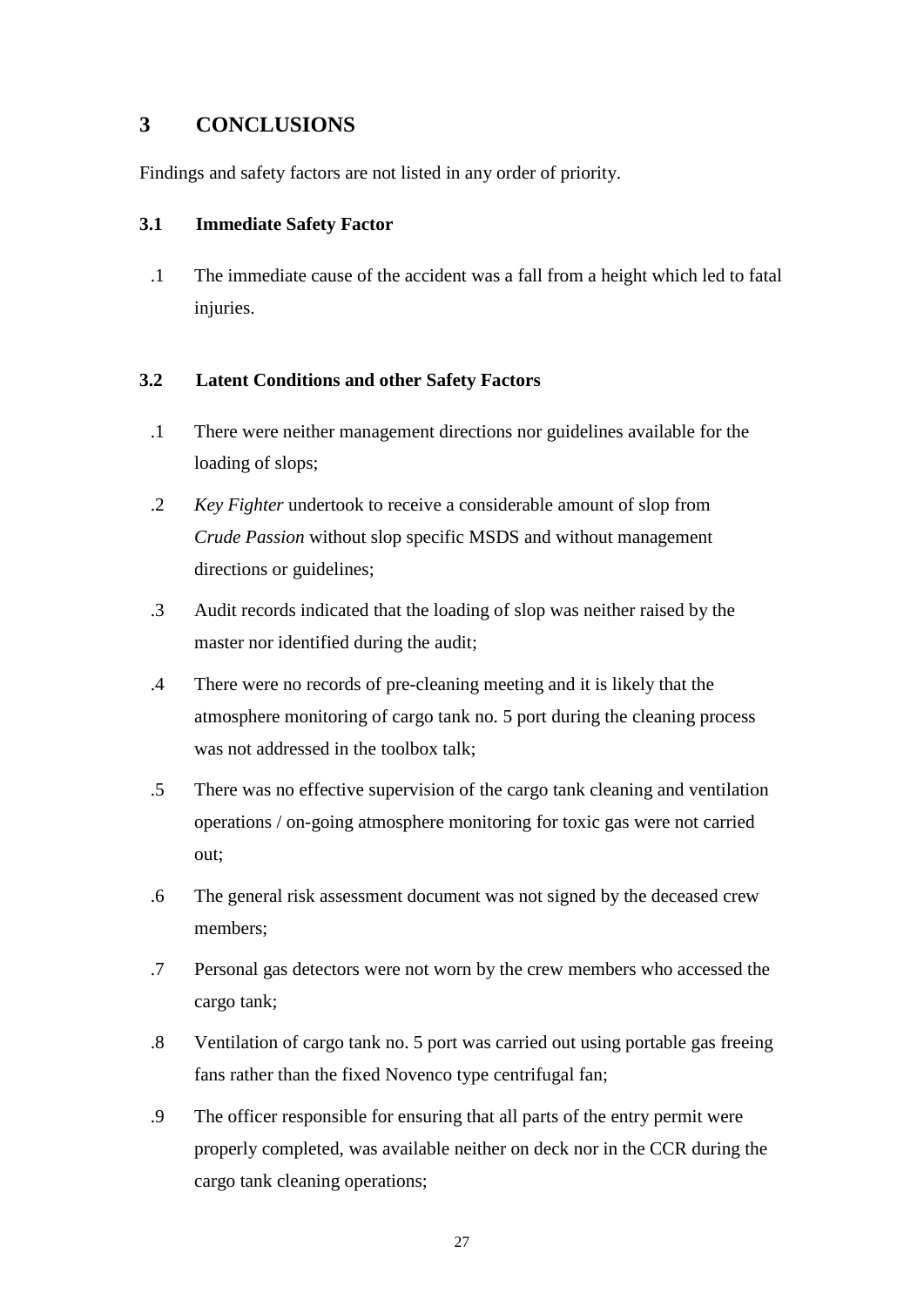- .10 The cargo tank entry permit was approved without all parts of the permit completed;
- .11 The loading of slops 'routine' *per se*, and the related success (in terms of achievable goals) may have led to informal ways on how to complete the job;
- .12 Given the success of past procedures and given that there were no disconfirming cues where being received by the crew members which would have suggested not to access the cargo tank, the decision to access the cargo tank was not rejected.

# <span id="page-34-0"></span>**3.3 Other Findings**

- .1 Analysis of the record of rest hours of the crew members involved in the cargo tank cleaning operations indicated that the documents were in compliance with the MLC and STCW Convention requirements;
- .2 The tank entry procedure and the tank entry permit were in line with IMO recommendations and the guidance offered in ISGOTT Chapter 10;
- .3 Although the SMS recommended pneumatically powered lights for a satisfactory level of illumination inside the cargo tank, these were not available on board;
- .4 There was no dedicated look-out on the bridge during the hours of darkness;
- .5 The pungent odour of  $H_2S$  gas coming from the slops did not trigger a realisation of the potential hazard to the crew and the loading of slop was not terminated;
- .6 The loading of slops and its discharging at sea, was not recorded in the vessel's Cargo Record Book;
- .7 There were no management guideline and the carriage of slops was not authorised in the vessel's Certificate of Fitness.